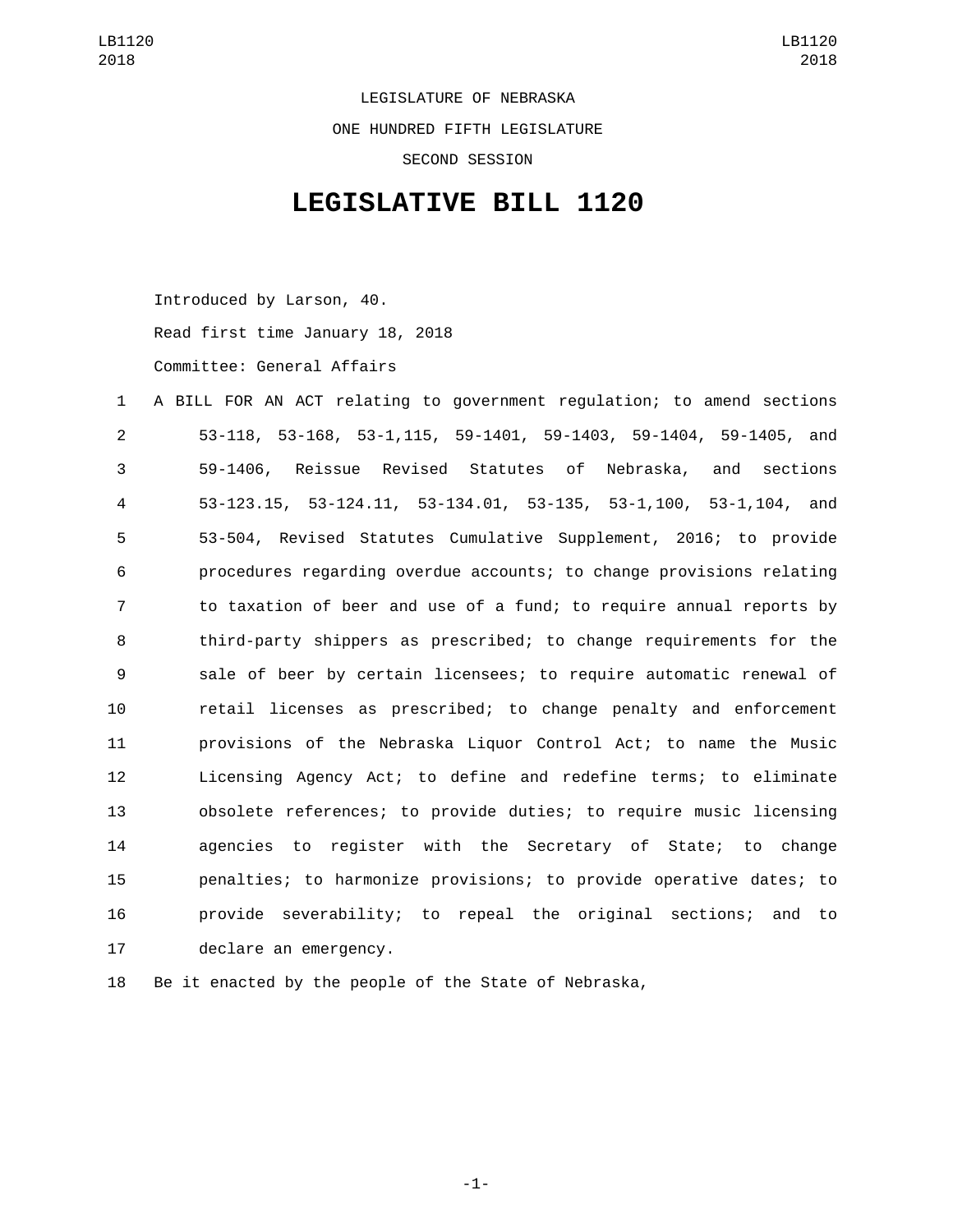Section 1. Section 53-118, Reissue Revised Statutes of Nebraska, is 2 amended to read:

 53-118 The commission shall adopt and promulgate rules and regulations to carry out the Nebraska Liquor Control Act. The rules and regulations shall include, among such other things as the commission may determine, provisions: (1) Prescribing conditions as to the issuance of duplicate licenses in lieu of those lost or destroyed; (2) determining for which violations of the rules and regulations licenses shall be suspended, canceled, or revoked; (3) establishing standards of purity, sanitation, honest advertising, and representation; (4) establishing procedures for overdue accounts described in section 53-168; and (5) and 12 (4) covering any and all the other details which are necessary or convenient to the enforcement of the intent, purpose, and requirements of 14 the act.

 Sec. 2. Section 53-123.15, Revised Statutes Cumulative Supplement, 16 2016, is amended to read:

 53-123.15 (1) No person shall order or receive alcoholic liquor in this state which has been shipped directly to him or her from outside this state by any person other than a holder of a shipping license issued by the commission, except that a licensed wholesaler may receive not more than three gallons of wine in any calendar year from any person who is 22 not a holder of a shipping license.

 (2) The commission may issue a shipping license to a manufacturer. Such license shall allow the licensee to ship alcoholic liquor only to a licensed wholesaler. A person who receives a license pursuant to this subsection shall pay the fee required in sections 53-124 and 53-124.01 for a manufacturer's shipping license. Such fee shall be collected by the 28 commission and be remitted to the State Treasurer for credit . Fees 29 remitted prior to July 1, 2016, shall be credited to the General Fund, except that the fee received for a shipping license issued to a beer manufacturer pursuant to this subsection . Fees remitted beginning on

-2-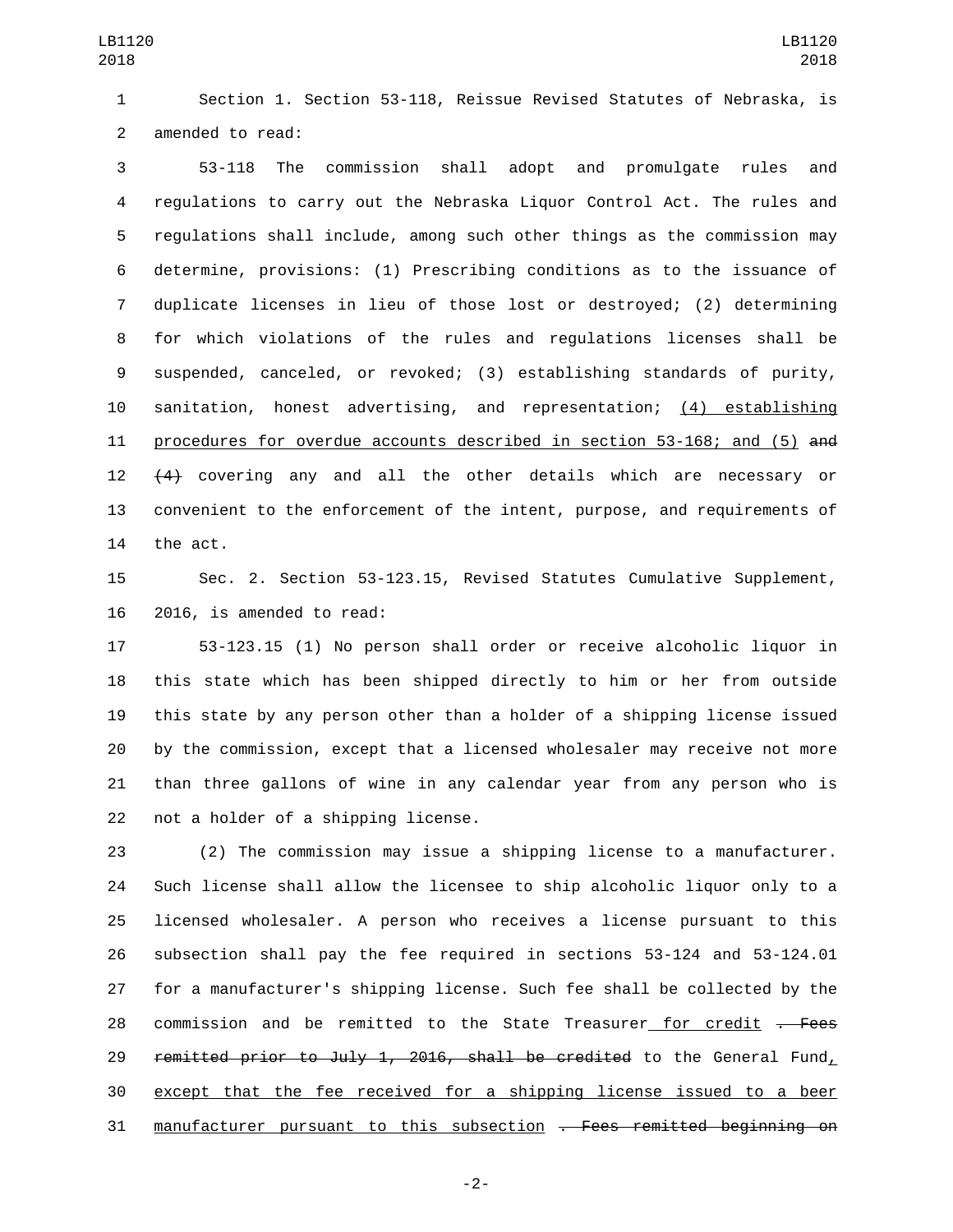July 1, 2016, shall be credited to the Nebraska Beer Industry Promotional 2 Fund.

 (3) The commission may issue a shipping license to any person who deals with vintage wines, which shipping license shall allow the licensee to distribute such wines to a licensed wholesaler in the state. For purposes of distributing vintage wines, a licensed shipper must utilize a designated wholesaler if the manufacturer has a designated wholesaler. For purposes of this section, vintage wine shall mean a wine verified to be ten years of age or older and not available from a primary American source of supply. A person who receives a license pursuant to this subsection shall pay the fee required in sections 53-124 and 53-124.01 for a vintage wine dealer's shipping license. Such fee shall be collected by the commission and be remitted to the State Treasurer for credit to 14 the General Fund.

 (4) The commission may issue a shipping license to any manufacturer who sells and ships alcoholic liquor from another state directly to a consumer in this state if the manufacturer satisfies the requirements of subsections (7) through (9) of this section. A manufacturer who receives a license pursuant to this subsection shall pay the fee required in sections 53-124 and 53-124.01 for a manufacture direct sales shipping license. Such fee shall be collected by the commission and remitted to the State Treasurer for credit to the Winery and Grape Producers 23 Promotional Fund.

 (5) The commission may issue a shipping license to any retailer who is licensed within or outside Nebraska, who is authorized to sell alcoholic liquor at retail in the state of domicile of the retailer, and who is not a manufacturer if such retailer satisfies the requirements of subsections (7) through (9) of this section to ship alcoholic liquor from another state directly to a consumer in this state. A retailer who receives a license pursuant to this subsection shall pay the fee required in sections 53-124 and 53-124.01 for a retail direct sales shipping

-3-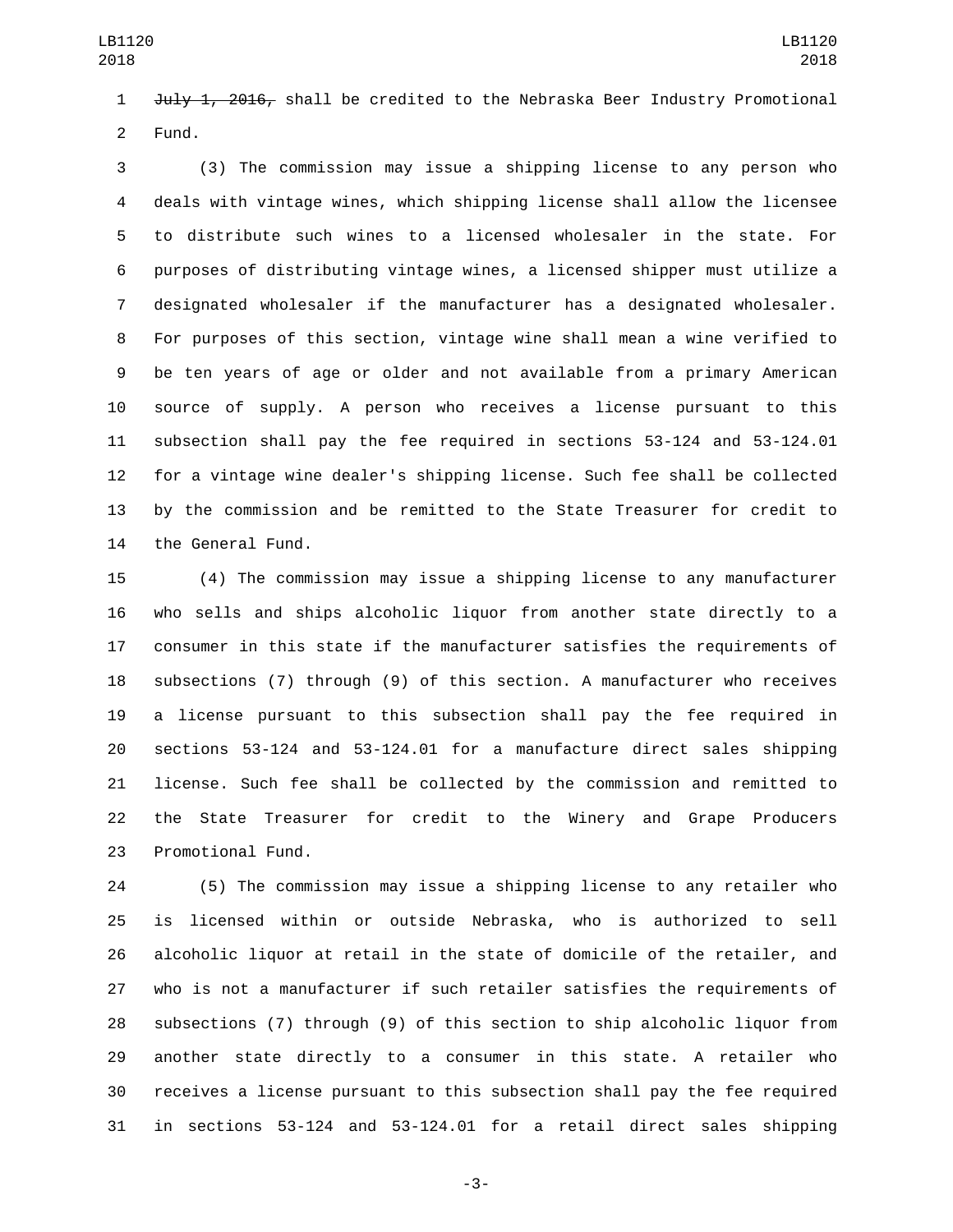license. Such fee shall be collected by the commission and remitted to the State Treasurer for credit to the Winery and Grape Producers 3 Promotional Fund.

 (6) The application for a shipping license under subsection (2) or (3) of this section shall be in such form as the commission prescribes. The application shall contain all provisions the commission deems proper and necessary to effectuate the purpose of any section of the act and the rules and regulations of the commission that apply to manufacturers and shall include, but not be limited to, provisions that the applicant, in consideration of the issuance of such shipping license, agrees:

 (a) To comply with and be bound by sections 53-162 and 53-164.01 in making and filing reports, paying taxes, penalties, and interest, and 13 keeping records;

 (b) To permit and be subject to all of the powers granted by section 53-164.01 to the commission or its duly authorized employees or agents for inspection and examination of the applicant's premises and records and to pay the actual expenses, excluding salary, reasonably attributable to such inspections and examinations made by duly authorized employees of 19 the commission if within the United States; and

 (c) That if the applicant violates any of the provisions of the application or the license, any section of the act, or any of the rules and regulations of the commission that apply to manufacturers, the commission may suspend, cancel, or revoke such shipping license for such 24 period of time as it may determine.

 (7) The application for a shipping license under subsection (4) or (5) of this section shall be in such form as the commission prescribes. The application shall require an applicant which is a manufacturer, a craft brewery, a craft distillery, or a farm winery to identify the brands of alcoholic liquor that the applicant is requesting the authority to ship either into or within Nebraska. For all applicants, unless otherwise provided in this section, the application shall contain all

-4-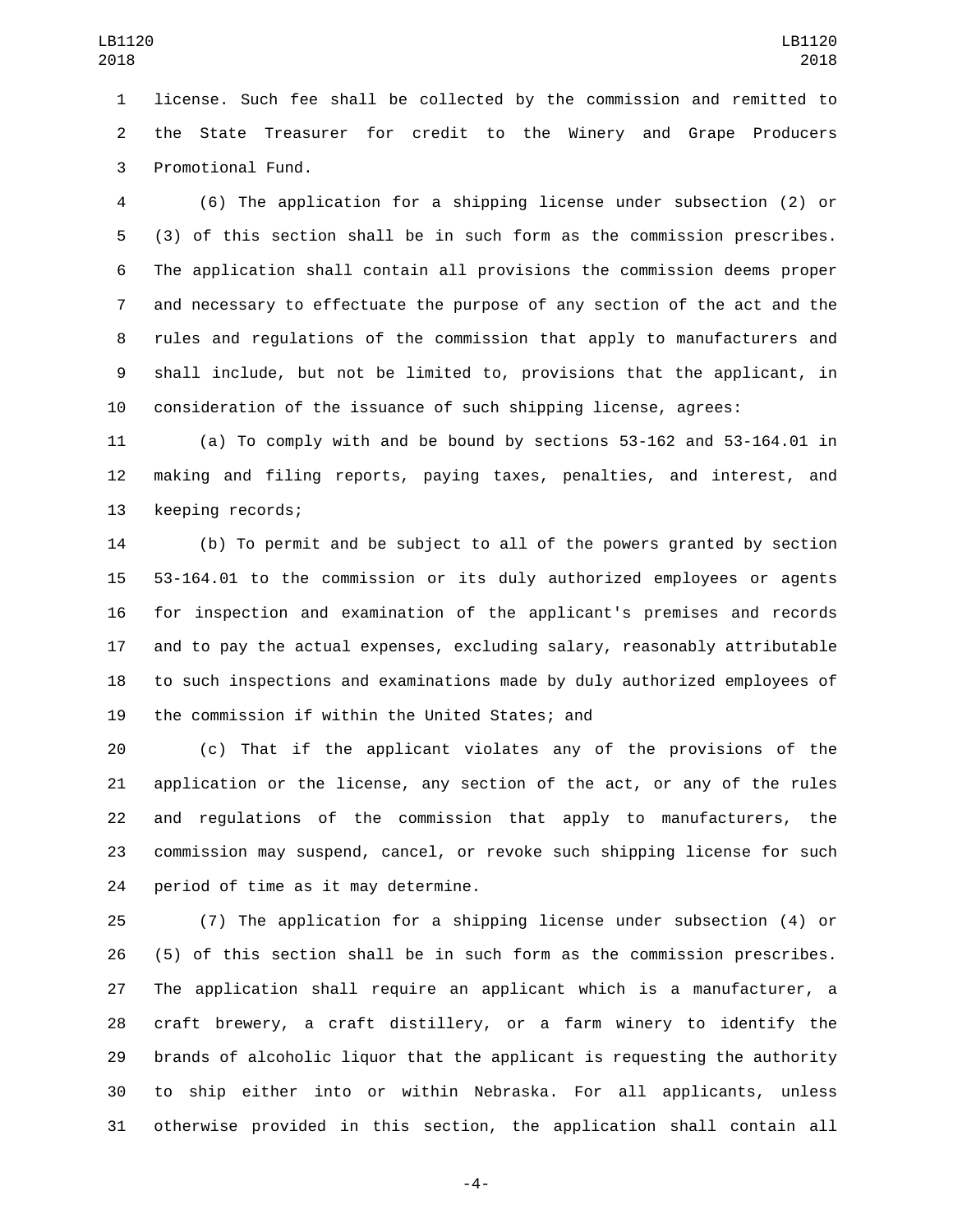provisions the commission deems proper and necessary to effectuate the purpose of any section of the act and the rules and regulations of the commission that apply to manufacturers or retailers and shall include, but not be limited to, provisions that the applicant, in consideration of 5 the issuance of such shipping license, agrees:

 (a) To comply with and be bound by sections 53-162 and 53-164.01 in making and filing reports, paying taxes, penalties, and interest, and 8 keeping records;

 (b) To permit and be subject to all of the powers granted by section 53-164.01 to the commission or its duly authorized employees or agents for inspection and examination of the applicant's premises and records and to pay the actual expenses, excluding salary, reasonably attributable to such inspections and examinations made by duly authorized employees of 14 the commission if within the United States;

 (c) That if the applicant violates any of the provisions of the application or the license, any section of the act, or any of the rules and regulations of the commission that apply to manufacturers or retailers, the commission may suspend, cancel, or revoke such shipping license for such period of time as it may determine;

 (d) That the applicant agrees to notify the commission of any violations in the state in which he or she is domiciled and any violations of the direct shipping laws of any other states. Failure to notify the commission within thirty days after such a violation may result in a hearing before the commission pursuant to which the license 25 may be suspended, canceled, or revoked; and

 (e) That the applicant, if a manufacturer, craft brewery, craft distillery, or farm winery, agrees to notify any wholesaler licensed in Nebraska that has been authorized to distribute such brands that the application has been filed for a shipping license. The notice shall be in writing and in a form prescribed by the commission. The commission may adopt and promulgate rules and regulations as it reasonably deems

-5-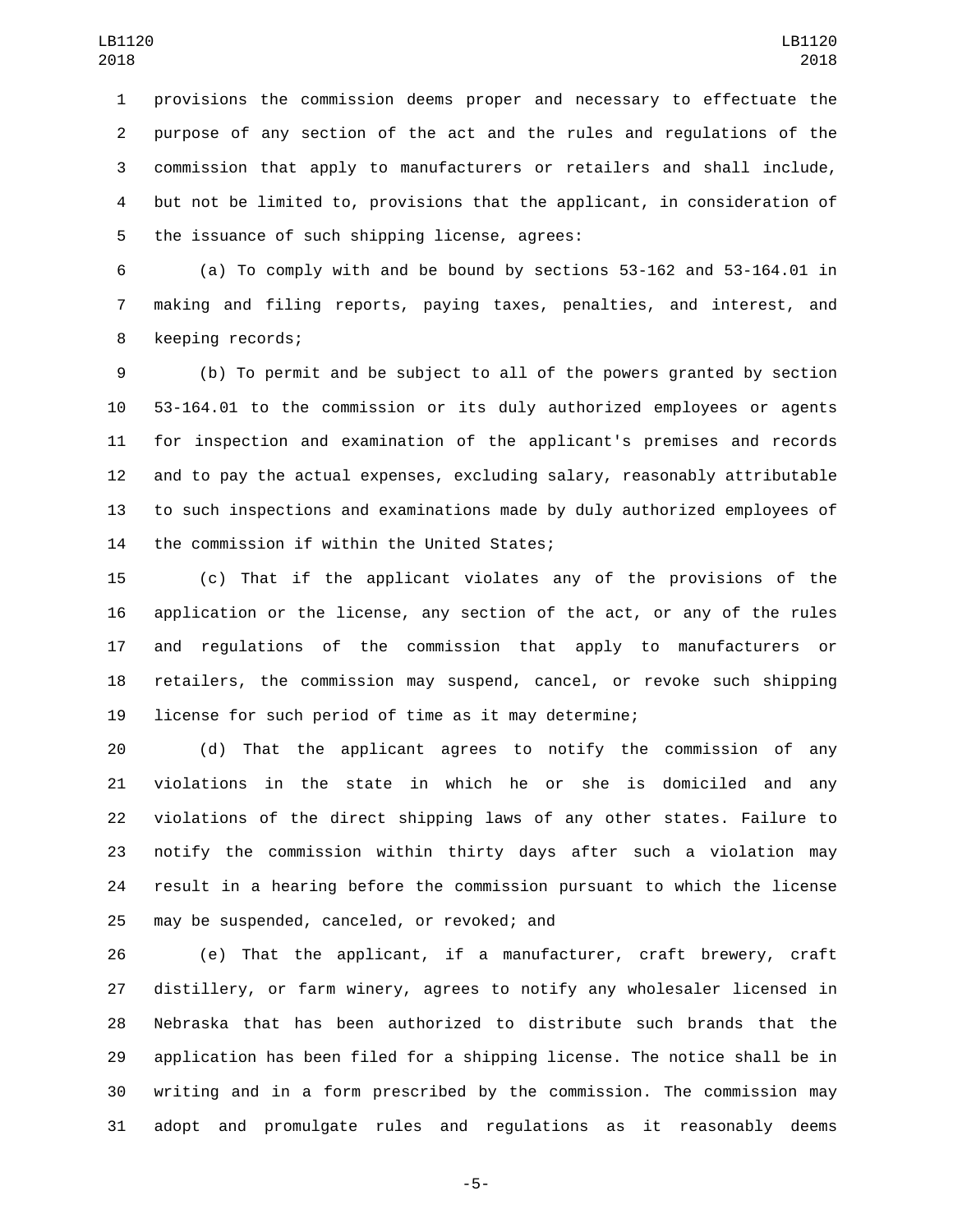necessary to implement this subdivision, including rules and regulations that permit the holder of a shipping license under this subdivision to amend the shipping license by, among other things, adding or deleting any brands of alcoholic liquor identified in the shipping license.

 (8) Any manufacturer or retailer who is granted a shipping license under subsection (4) or (5) of this section shall:6

 (a) Only ship the brands of alcoholic liquor identified on the 8 application;

 (b) Only ship alcoholic liquor that is owned by the holder of the 10 shipping license;

 (c) Only ship alcoholic liquor that is properly registered with the Alcohol and Tobacco Tax and Trade Bureau of the United States Department 13 of the Treasury;

 (d) Not ship any alcoholic liquor products that the manufacturers or wholesalers licensed in Nebraska have voluntarily agreed not to bring 16 into Nebraska at the request of the commission;

 (e) Not ship more than nine liters of alcoholic liquor per month to any person in Nebraska to whom alcoholic beverages may be lawfully sold. All such sales and shipments shall be for personal consumption only and 20 not for resale; and

 (f) Cause the direct shipment of alcoholic liquor to be by approved common carrier only. The commission shall adopt and promulgate rules and regulations pursuant to which common carriers may apply for approval to provide common carriage of alcoholic liquor shipped by a holder of a shipping license issued pursuant to subsection (4) or (5) of this section. The rules and regulations shall include provisions that require (i) the recipient to demonstrate, upon delivery, that he or she is at least twenty-one years of age, (ii) the recipient to sign an electronic or paper form or other acknowledgment of receipt as approved by the commission, and (iii) the commission-approved common carrier to submit to the commission such information as the commission may prescribe. The

-6-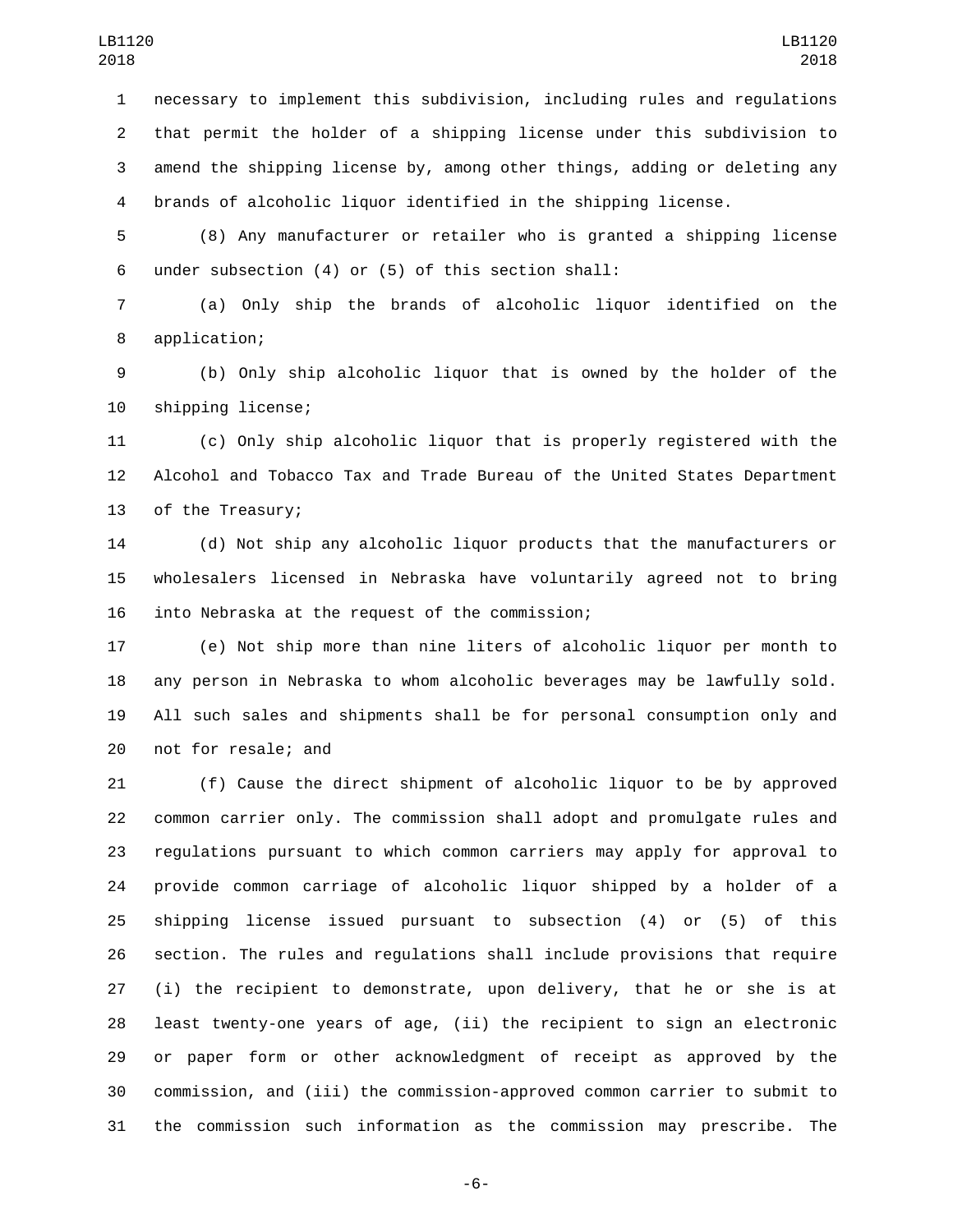commission-approved common carrier shall refuse delivery when the proposed recipient appears to be under the age of twenty-one years and refuses to present valid identification. All holders of shipping licenses shipping alcoholic liquor pursuant to this subdivision shall affix a conspicuous notice in sixteen-point type or larger to the outside of each package of alcoholic liquor shipped within or into the State of Nebraska, in a conspicuous location, stating: CONTAINS ALCOHOLIC BEVERAGES; SIGNATURE OF PERSON AT LEAST 21 YEARS OF AGE REQUIRED FOR DELIVERY. Any delivery of alcoholic beverages to a minor by a common carrier shall constitute a violation by the common carrier. The common carrier and the holder of the shipping license shall be liable only for their independent 12 acts.

 (9) For purposes of sections 53-160, 77-2703, and 77-27,142, each shipment of alcoholic liquor by the holder of a shipping license under subsection (3), (4), or (5) of this section shall constitute a sale in Nebraska by establishing a nexus in the state. The holder of the shipping license shall collect all the taxes due to the State of Nebraska and any political subdivision and remit any excise taxes monthly to the commission and any sales taxes to the Department of Revenue.

 (10) A third-party shipper shall file an annual report with the commission, in the form and manner prescribed by the commission, regarding shipments of alcohol the third-party shipper has made into the 23 state By July 1, 2014, the commission shall report to the General Affairs Committee of the Legislature the number of shipping licenses issued for license years 2013-14 and 2014-15. The report shall be made 26 electronically.

 Sec. 3. Section 53-124.11, Revised Statutes Cumulative Supplement, 28 2016, is amended to read:

 53-124.11 (1) The commission may issue a special designated license for sale or consumption of alcoholic liquor at a designated location to a retail licensee, a craft brewery licensee, a microdistillery licensee, a

-7-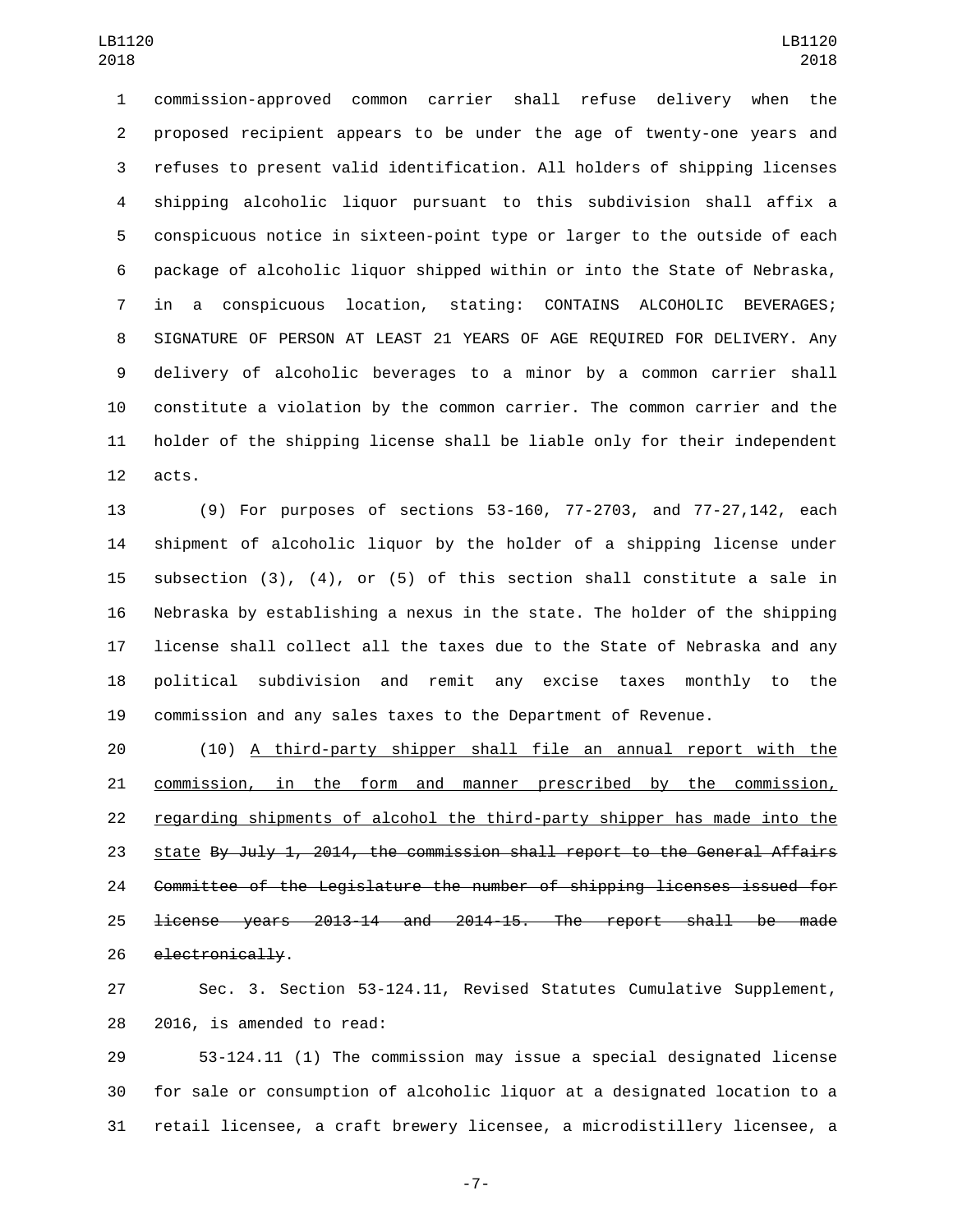farm winery licensee, the holder of a manufacturer's license issued pursuant to subsection (2) of section 53-123.01, a municipal corporation, a fine arts museum incorporated as a nonprofit corporation, a religious nonprofit corporation which has been exempted from the payment of federal income taxes, a political organization which has been exempted from the payment of federal income taxes, or any other nonprofit corporation the purpose of which is fraternal, charitable, or public service and which has been exempted from the payment of federal income taxes, under conditions specified in this section. The applicant shall demonstrate 10 meeting the requirements of this subsection.

 (2) No retail licensee, craft brewery licensee, microdistillery licensee, farm winery licensee, holder of a manufacturer's license issued pursuant to subsection (2) of section 53-123.01, organization, or corporation enumerated in subsection (1) of this section may be issued a special designated license under this section for more than six calendar days in any one calendar year. Only one special designated license shall be required for any application for two or more consecutive days. This subsection shall not apply to any holder of a catering license.

 (3) Except for any special designated license issued to a holder of a catering license, there shall be a fee of forty dollars for each day identified in the special designated license. Such fee shall be submitted with the application for the special designated license, collected by the commission, and remitted to the State Treasurer for credit to the General Fund. The applicant shall be exempt from the provisions of the Nebraska Liquor Control Act requiring an application or renewal fee and the provisions of the act requiring the expiration of forty-five days from the time the application is received by the commission prior to the issuance of a license, if granted by the commission. The retail licensees, craft brewery licensees, microdistillery licensees, farm winery licensees, holders of manufacturer's licenses issued pursuant to subsection (2) of section 53-123.01, municipal corporations,

-8-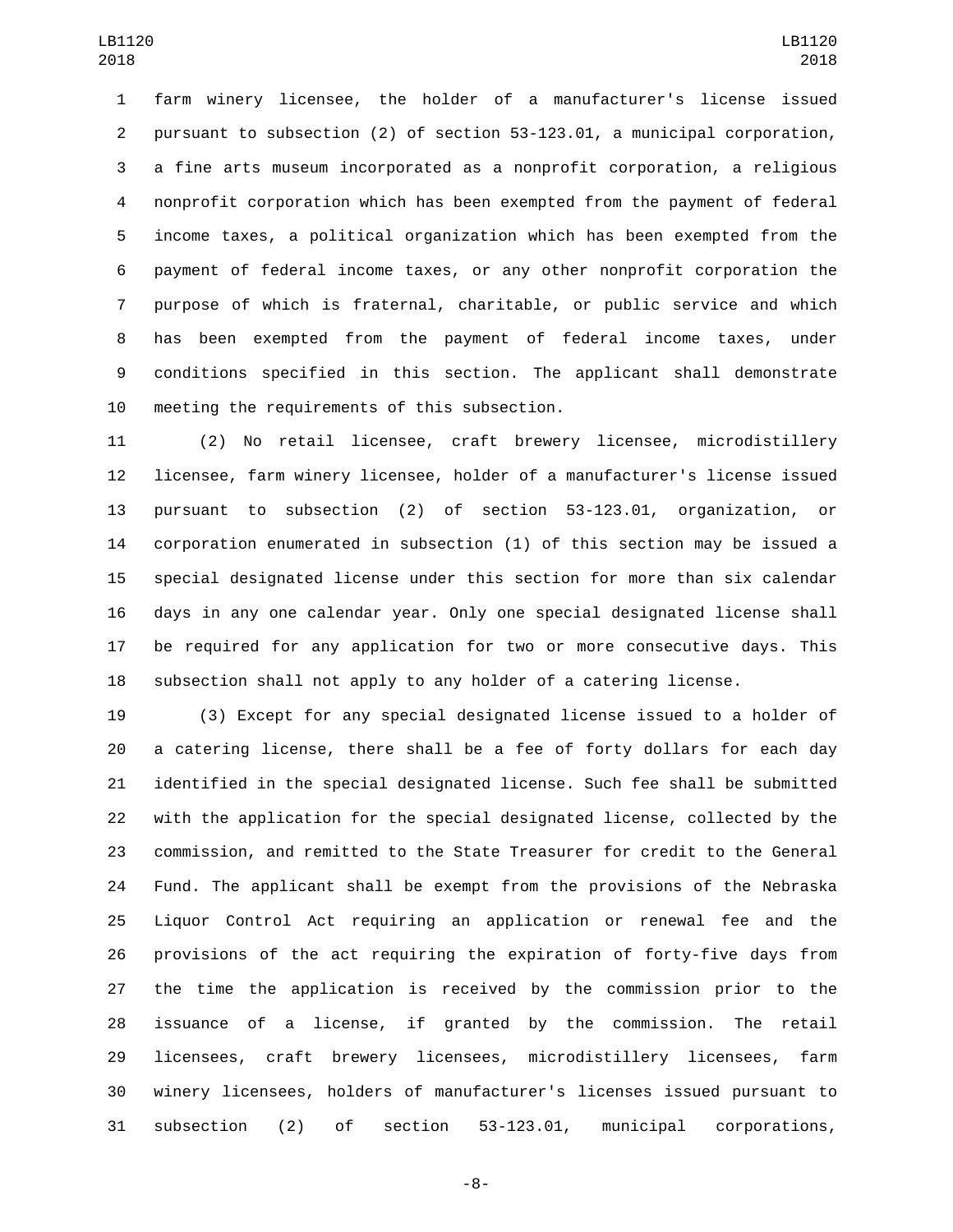organizations, and nonprofit corporations enumerated in subsection (1) of this section seeking a special designated license shall file an application on such forms as the commission may prescribe. Such forms shall contain, along with other information as required by the commission, (a) the name of the applicant, (b) the premises for which a special designated license is requested, identified by street and number if practicable and, if not, by some other appropriate description which definitely locates the premises, (c) the name of the owner or lessee of the premises for which the special designated license is requested, (d) sufficient evidence that the holder of the special designated license, if issued, will carry on the activities and business authorized by the license for himself, herself, or itself and not as the agent of any other person, group, organization, or corporation, for profit or not for profit, (e) a statement of the type of activity to be carried on during the time period for which a special designated license is requested, and (f) sufficient evidence that the activity will be supervised by persons or managers who are agents of and directly responsible to the holder of 18 the special designated license.

 (4) No special designated license provided for by this section shall be issued by the commission without the approval of the local governing body. The local governing body may establish criteria for approving or denying a special designated license. The local governing body may designate an agent to determine whether a special designated license is to be approved or denied. Such agent shall follow criteria established by the local governing body in making his or her determination. The determination of the agent shall be considered the determination of the local governing body unless otherwise provided by the local governing body. For purposes of this section, the local governing body shall be the city or village within which the premises for which the special designated license is requested are located or, if such premises are not within the corporate limits of a city or village, then the local

-9-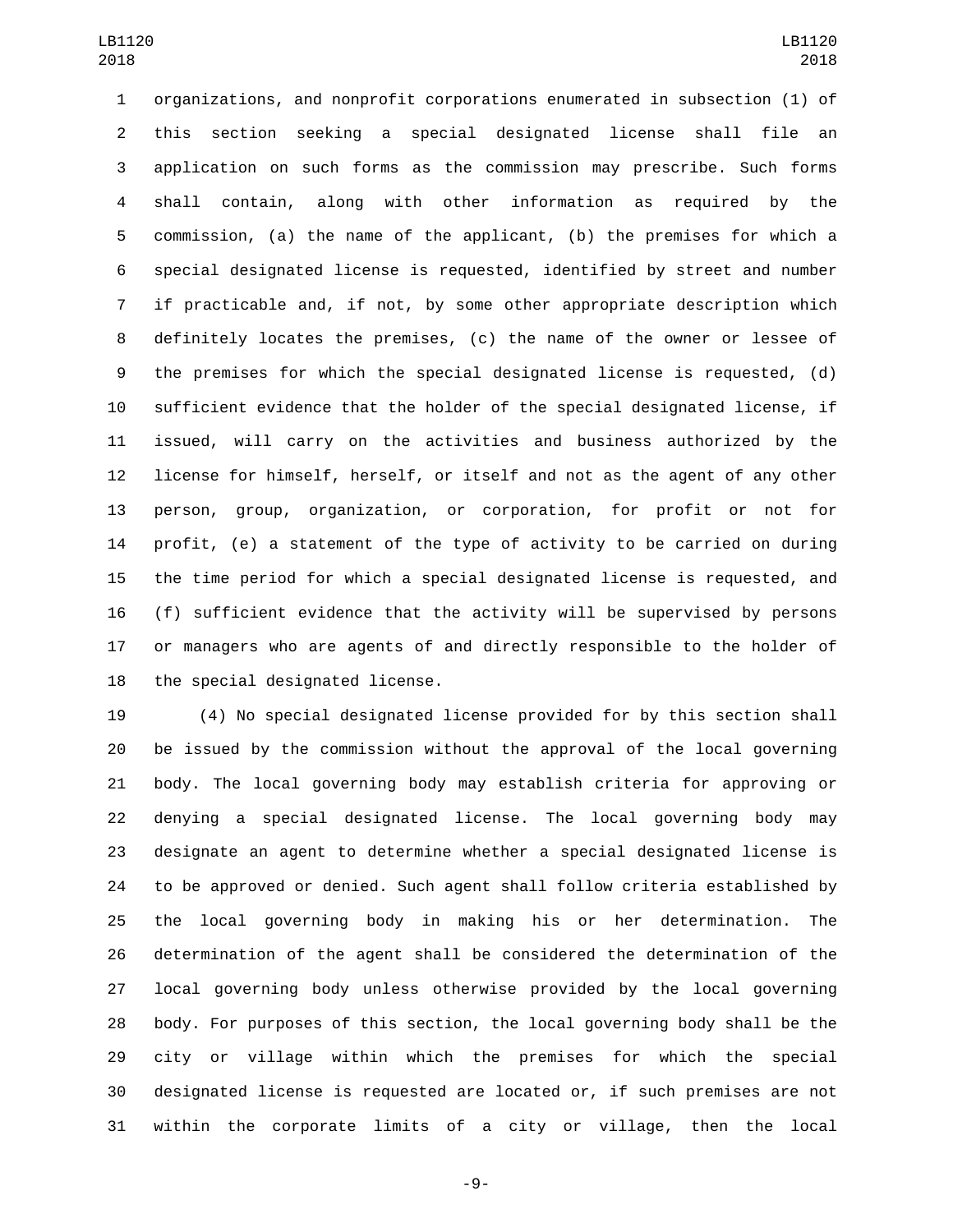governing body shall be the county within which the premises for which the special designated license is requested are located.

 (5) The application for a special designated license, the approval of the local governing body, and the proper fees shall be received by the commission at least ten working days prior to the event for which the application is submitted. The commission shall not process an application which does not comply with this subsection, except that the executive director of the commission may waive this requirement for an applicant who is not licensed under the Nebraska Liquor Control Act.

10 (6)  $(5)$  If the applicant meets the requirements of this section, a special designated license shall be granted and issued by the commission for use by the holder of the special designated license. All statutory provisions and rules and regulations of the commission that apply to a retail licensee shall apply to the holder of a special designated license with the exception of such statutory provisions and rules and regulations of the commission so designated by the commission and stated upon the issued special designated license, except that the commission may not designate exemption of sections 53-123.01 to 53-123.03, 53-123.14, 53-169, 53-171, and 53-180 to 53-180.07. The decision of the commission shall be final. If the applicant does not qualify for a special designated license, the application shall be denied by the commission.

 $(7)$   $(6)$  A special designated license issued by the commission shall be mailed or delivered to the city, village, or county clerk who shall deliver such license to the licensee upon receipt of any fee or tax 25 imposed by such city, village, or county.

 Sec. 4. Section 53-134.01, Revised Statutes Cumulative Supplement, 27 2016, is amended to read:

 53-134.01 (1) The holder of a Class C license may obtain a limited bottling endorsement for such license as prescribed in this section. The endorsement shall be issued for the same period and may be renewed in the same manner as the Class C license. A limited bottling endorsement may

-10-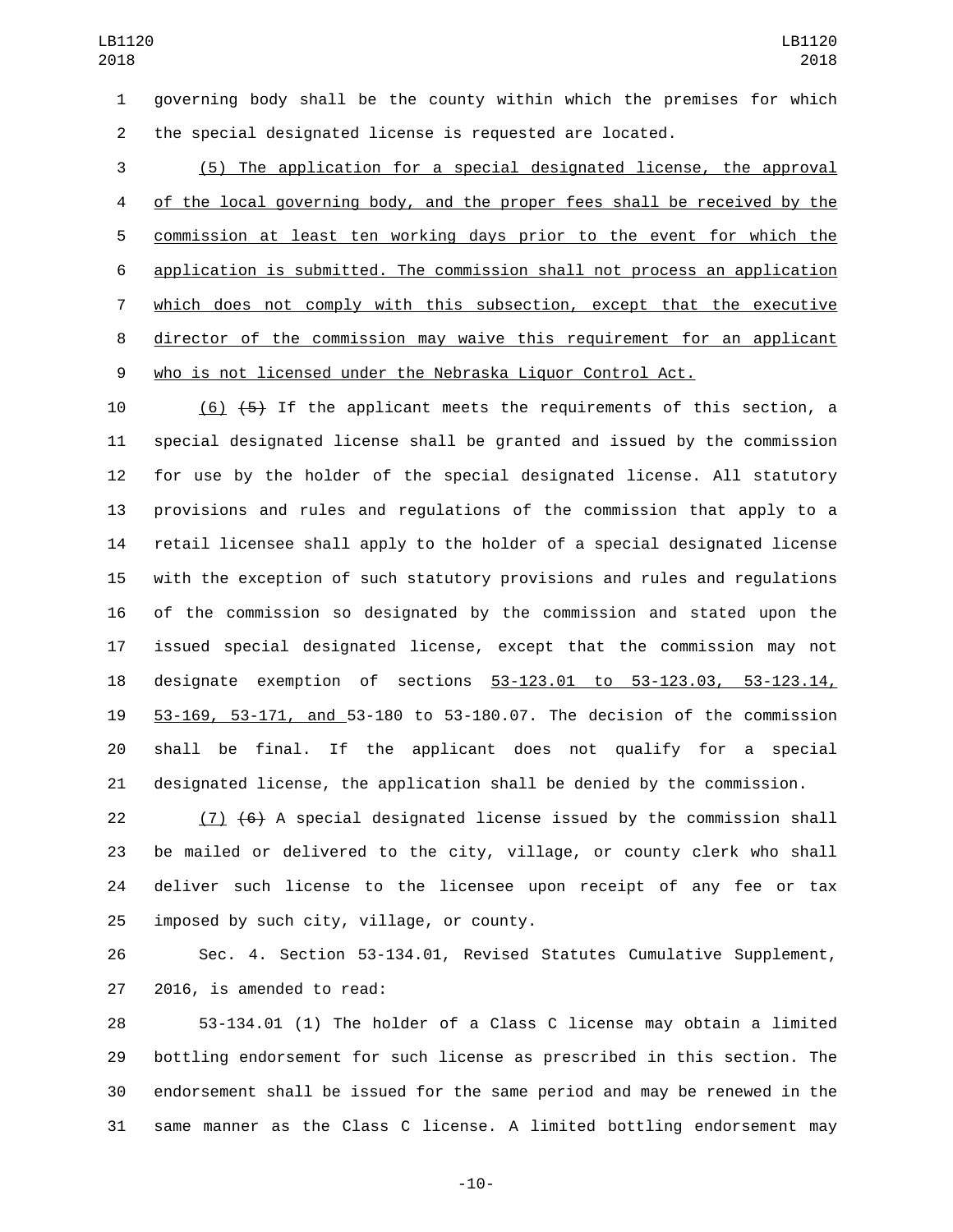not be used in conjunction with a special designated license.

 (2) A licensee desiring to obtain a limited bottling endorsement for a license shall file with the commission an application upon such forms as the commission prescribes and a fee of three hundred dollars payable 5 to the commission.

 (3) The holder of a limited bottling endorsement may sell beer for consumption off the licensed premises in sealed containers filled as 8 provided in this subsection if:

 (a) The sale occurs on the licensed premises of the licensee during the hours the licensee is authorized to sell beer;

 (b) The licensee uses sanitary containers purchased by the customer from the licensee or exchanged for containers previously purchased by the customer from the licensee. The containers shall prominently display the endorsement holder's trade name or logo or some other mark that is unique 15 to the endorsement holder and shall hold no more than sixty-four thirty-16 two ounces;

 (c) The licensee seals the container in a manner designed so that it is visibly apparent whether the sealed container has been tampered with or opened or seals the container and places the container in a bag designed so that it is visibly apparent whether the sealed container has 21 been tampered with or opened; and

 (d) The licensee provides a dated receipt to the customer and attaches a copy of the dated receipt to the sealed container or, if the 24 sealed container is placed in a bag, to the bag.

 Sec. 5. Section 53-135, Revised Statutes Cumulative Supplement, 26 2016, is amended to read:

 53-135 A retail license issued by the commission and outstanding 28 shall may be automatically renewed by the commission without formal application upon payment of the renewal fee and license fee if payable to the commission prior to or within thirty days after the expiration of the license unless the local governing body requests in writing that the

-11-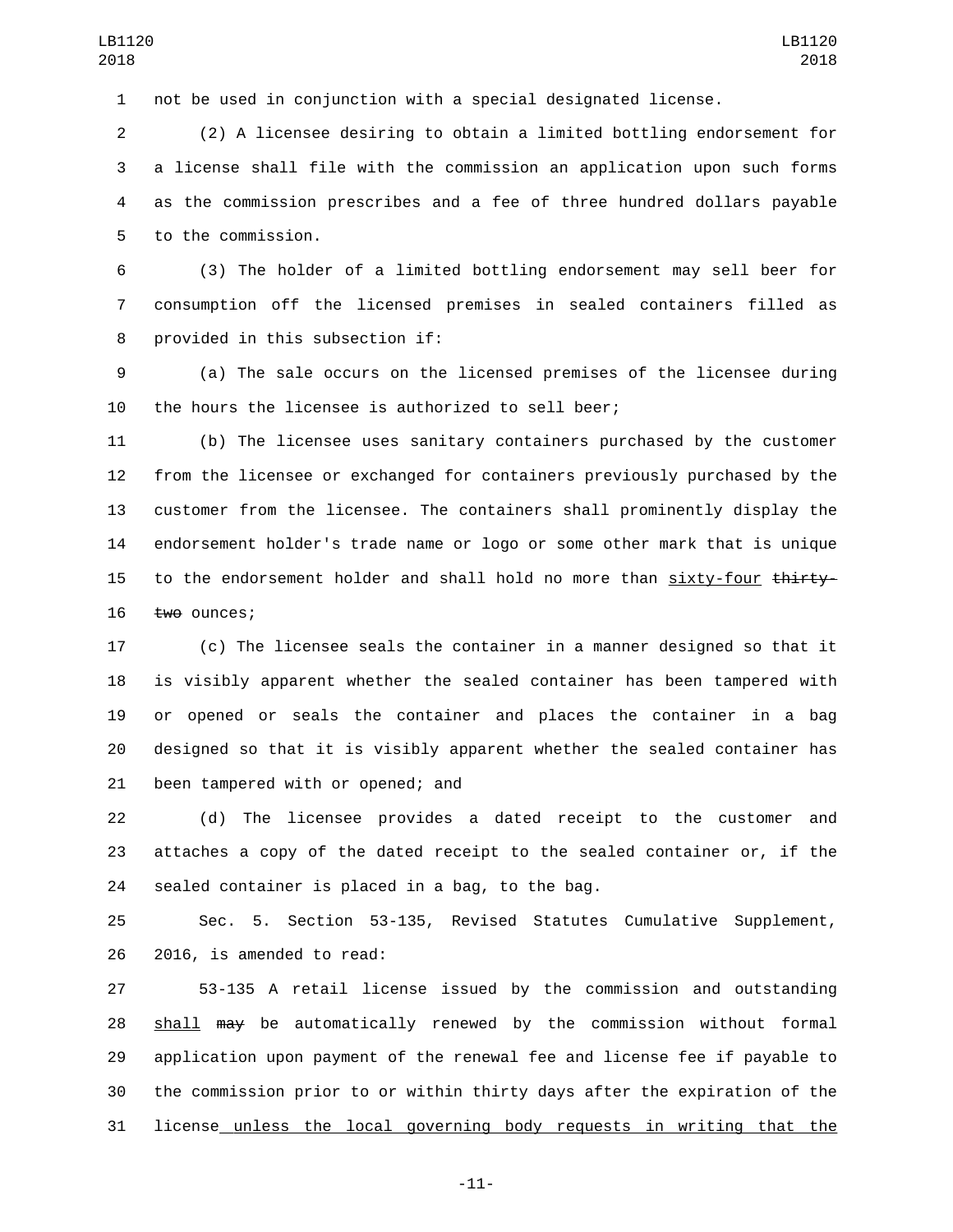commission hold a hearing to determine if due to a change in circumstances the applicant should file an application to be processed as set forth in section 53-131. The payment shall be an affirmative representation and certification by the licensee that all answers contained in an application, if submitted, would be the same in all material respects as the answers contained in the last previous application. The commission may at any time require a licensee to submit an application, and the commission shall at any time require a licensee to submit an application if requested in writing to do so by the local 10 governing body.

 If a licensee files an application form in triplicate original upon seeking renewal of his or her license, the application shall be processed 13 as set forth in section 53-131.

 Sec. 6. Section 53-168, Reissue Revised Statutes of Nebraska, is 15 amended to read:

 53-168 (1) It shall be unlawful for any person having a retail license to sell beer to accept credit for the purchase of beer from any manufacturer or wholesaler of beer and for any person having a retail license to sell alcoholic liquor or any officer, associate, member, representative, or agent of such licensee to accept, receive, or borrow money or anything else of value or to accept or to receive credit, other than merchandising credit in the ordinary course of business for a period not to exceed thirty days, directly or indirectly, from (a) any person, partnership, limited liability company, or corporation engaged in manufacturing or wholesaling such liquor, (b) any person connected with or in any way representing such manufacturer or wholesaler, (c) any member of the family of such manufacturer or wholesaler, (d) any stockholders in any corporation engaged in manufacturing or wholesaling such liquor, or (e) any officer, manager, agent, member, or representative of such manufacturer or wholesaler.

(2) It shall be unlawful for any manufacturer or wholesaler to give

-12-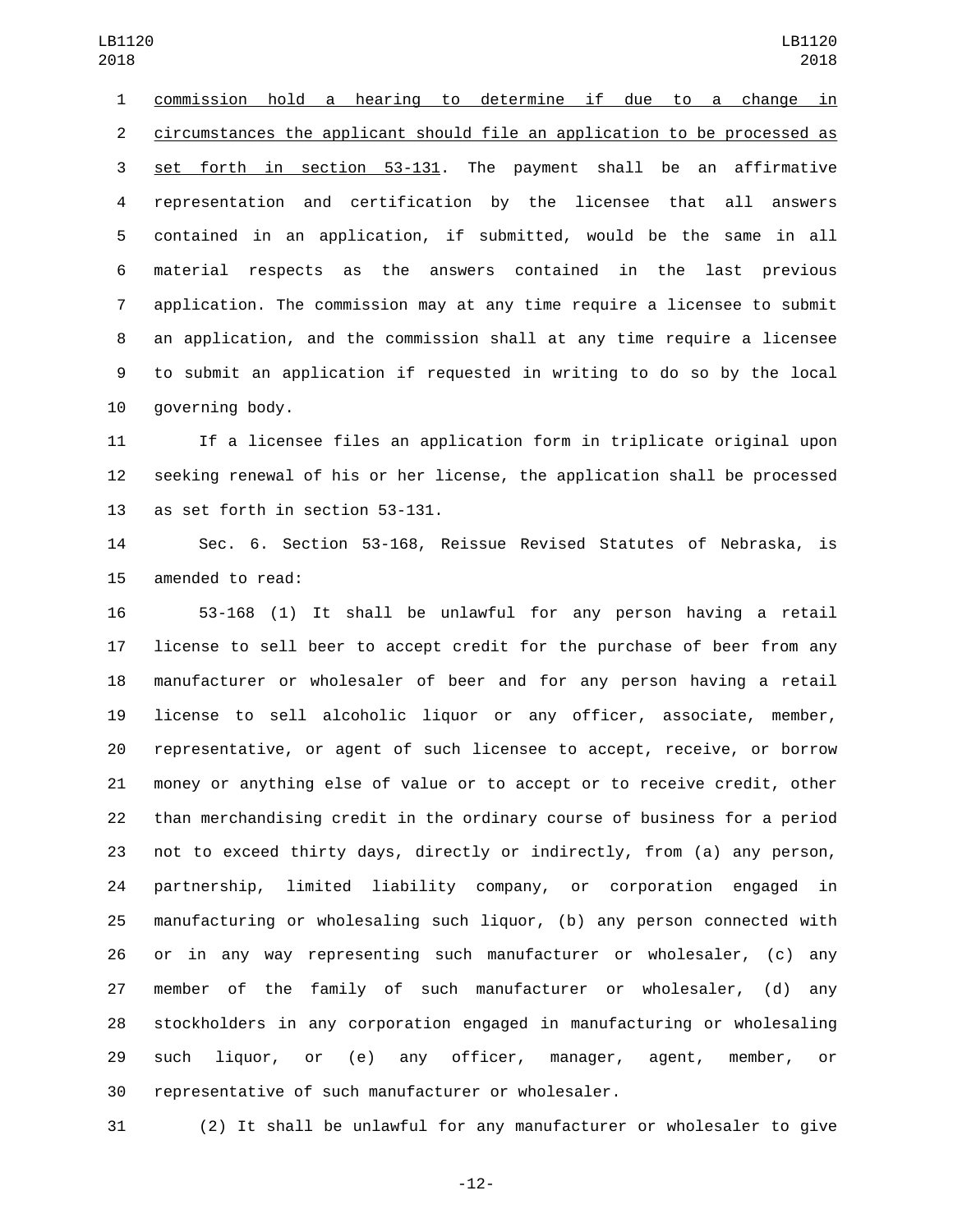or lend money or otherwise loan or extend credit, except the merchandising credit referred to in subsection (1) of this section, directly or indirectly, to any such licensee or to the manager, representative, agent, member, officer, or director of such licensee. It shall be unlawful for any wholesaler to participate in any manner in a merchandising and coupon plan of any manufacturer involving alcoholic liquor and the redemption in cash. The redemption of any merchandising and coupon plan involving cash shall be made by the manufacturer to the 9 consumer.

 (3) If any holder of a license to sell alcoholic liquor at retail or wholesale violates subsection (1) or (2) of this section, such license shall be suspended or revoked by the commission in the manner provided by 13 the Nebraska Liquor Control Act.

 (4) It shall not be a violation of subsection (1) or (2) of this section for a manufacturer or wholesaler to sell or provide alcoholic liquor exclusively or in minimum quantities in containers bearing a private label or to sell or provide alcoholic liquor in containers bearing a generic label to a wholesaler or retailer.

 (5) It shall not be a violation of subsection (1) or (2) of this section for a wholesaler or retailer to accept or purchase from a manufacturer or wholesaler alcoholic liquor exclusively or in minimum quantities in containers bearing a private label or for a wholesaler or retailer to accept or purchase from a manufacturer or wholesaler alcoholic liquor in containers bearing a generic label.

 (6)(a) It shall be unlawful for a wholesaler to sell any alcoholic liquor to a person having a retail license to sell alcoholic liquor that has a payment on an account for alcoholic liquor which is more than thirty-four days overdue according to the records of the commission. Each delivery of alcoholic liquor shall be accompanied by an invoice stating the date of purchase. If a person having a retail license to sell alcoholic liquor fails to provide payment in full to a wholesaler for a

-13-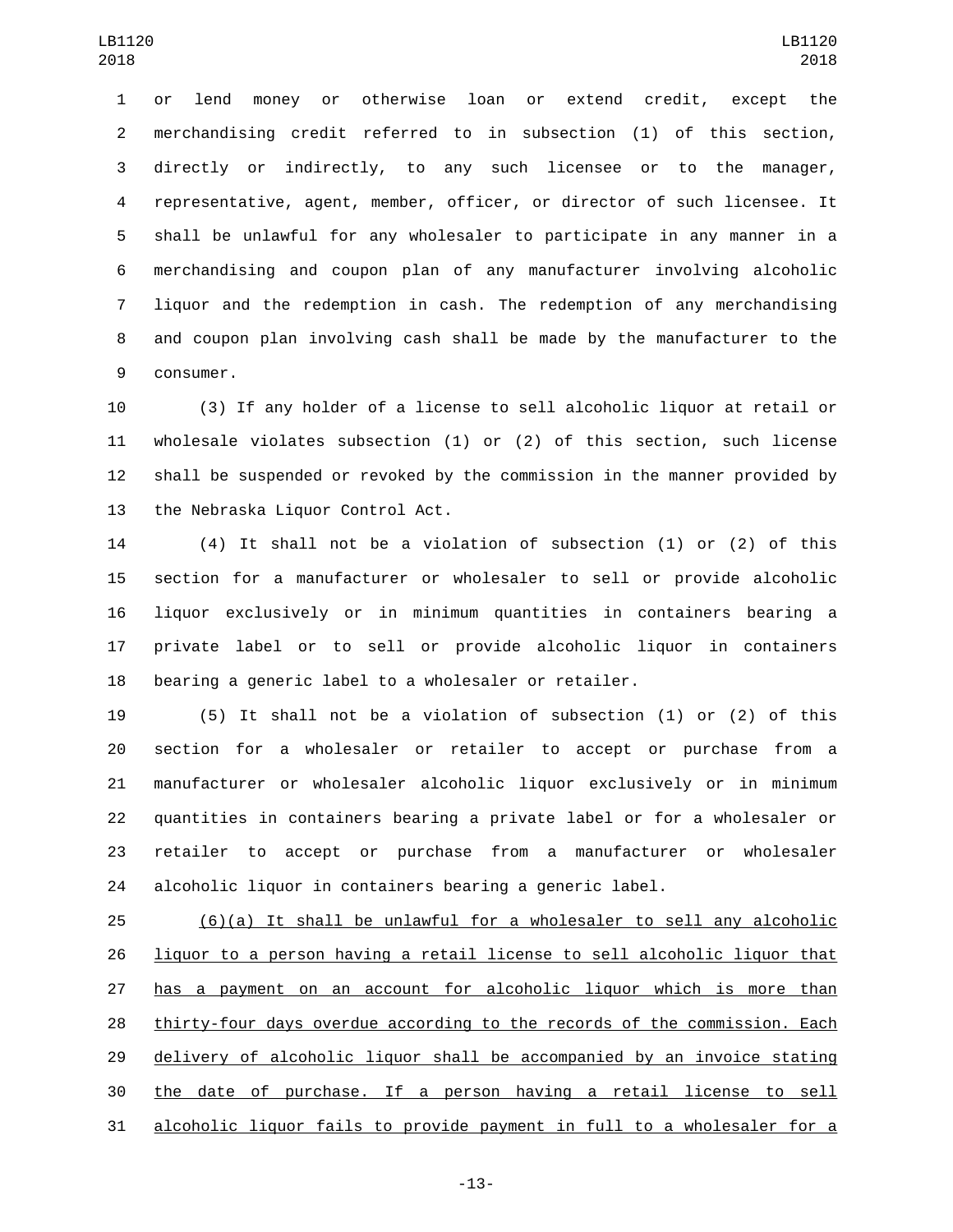payment on an account for alcoholic liquor on or before the thirty-fourth day after the date of purchase, the wholesaler shall immediately report that fact in writing, including by electronic mail or facsimile 4 transmission, to the commission.

 (b) A retail licensee may submit a detailed electronic or paper statement and supporting documents to the commission and the wholesaler to dispute a violation of subdivision (a) of this subsection and the inclusion of the retail licensee on the list required by subdivision (c) of this subsection. The commission may review the submitted materials and may hold a hearing with reasonable notice to the retail and wholesale licensee and opportunity to appear and defend and make a determination as to whether to include the retail licensee on the list.

 (c) The commission shall keep an updated list of retail licensees with overdue accounts reported under this subsection on the web site of 15 the commission. The list shall be updated daily.

 (7) The commission shall not accept the voluntary cancellation or suspension of a retail license for the sale of alcoholic liquor or allow such a retail license to be renewed if the licensee is listed on the web site of the commission under subsection (6) of this section.

 (8) A person that has a retail license to sell alcoholic liquor which is expired or has been canceled by the commission shall not be eligible to hold any other license under the Nebraska Liquor Control Act 23 if the licensee is listed on the web site of the commission under 24 subsection (6) of this section.

 (9) It shall be unlawful for a wholesaler to accept a postdated check, a note, or a memorandum for the sale of alcoholic liquor. It shall be unlawful for a wholesaler to participate in a scheme to assist the retail licensee to sell alcoholic liquor to violate this section.

 Sec. 7. Section 53-1,100, Revised Statutes Cumulative Supplement, 30 2016, is amended to read:

53-1,100 (1) Any person (a) who imports alcoholic liquor for

-14-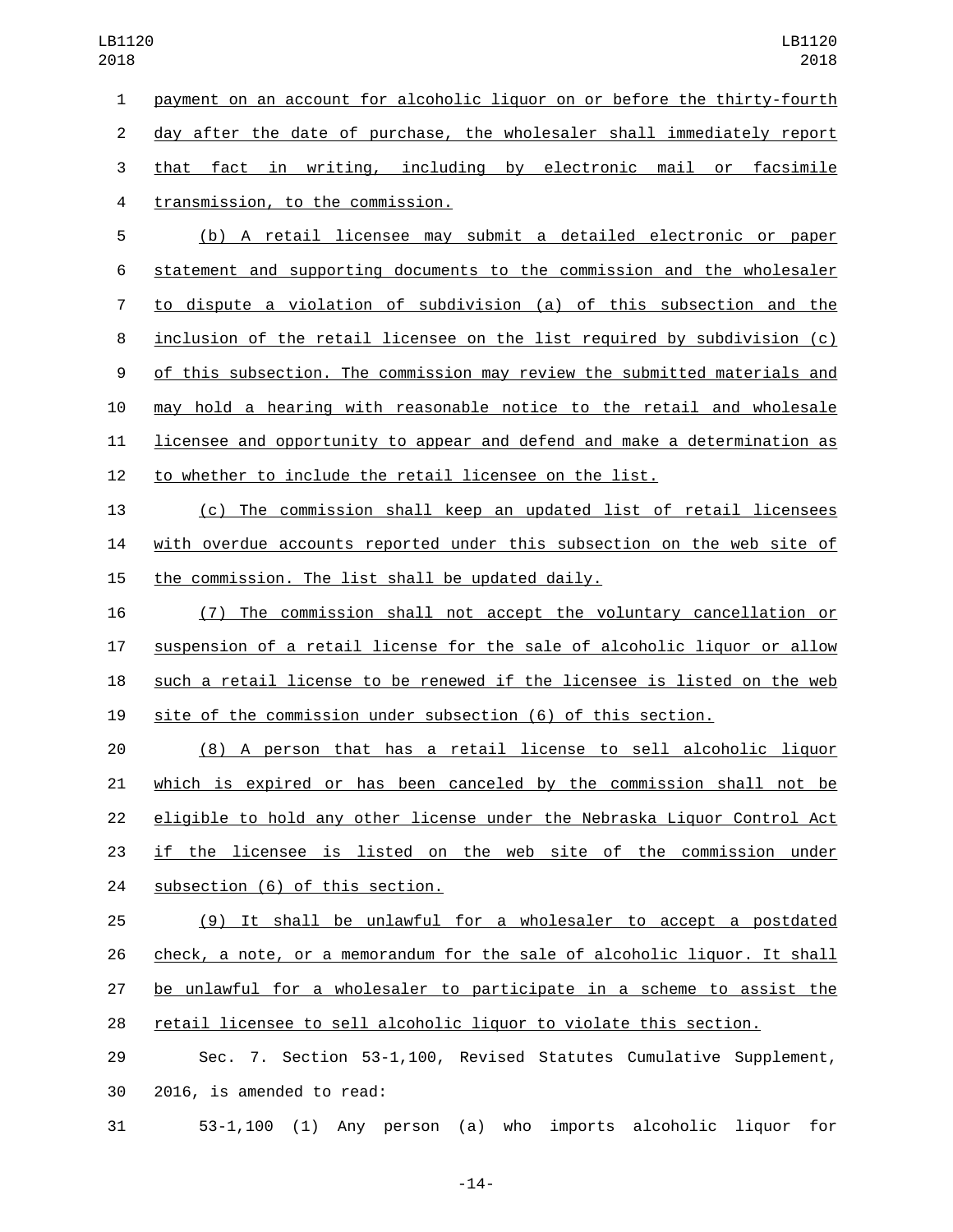distribution as a wholesaler or distributes or sells alcoholic liquor at any place within the state without having first obtained a valid license to do so under the Nebraska Liquor Control Act, (b) who manufactures alcoholic liquor other than spirits within the state without having first obtained a valid license to do so under the act, (c) who makes any false statement or otherwise violates any of the provisions of the act in obtaining any license under the act, (d) who, having obtained a license under the act, violates any of the provisions of the act with respect to the manufacture, possession, distribution, or sale of alcoholic liquor or with respect to the maintenance of the licensed premises, or (e) who violates any other provision of the act for which a penalty is not otherwise provided, shall for a first offense be guilty of a Class IV misdemeanor and for a second or subsequent offense shall be guilty of a Class II misdemeanor and subject to subsection (5) of this section, if 15 applicable.

 (2) Any person who manufactures spirits at any place within the state without having first obtained a valid license to do so under the act shall be guilty of a Class I misdemeanor for a first offense and a Class IV felony for a second or subsequent offense and subject to subsection (5) of this section, if applicable.

 (3) Each day any person engages in business as a manufacturer, wholesaler, or retailer in violation of the act shall constitute a 23 separate offense.

 (4) In any prosecution in which a person is charged with an offense arising out of the failure to obtain a valid license as provided in 26 subdivision  $(1)(a)$  or  $(b)$  or subsection  $(2)$  of this section, evidence of the failure of the accused to produce such license upon demand shall constitute prima facie proof that a license has not been issued by the 29 commission to such person.

 (5)(a) For a second violation described in this section occurring within four years after the date of the first violation, the commission,

-15-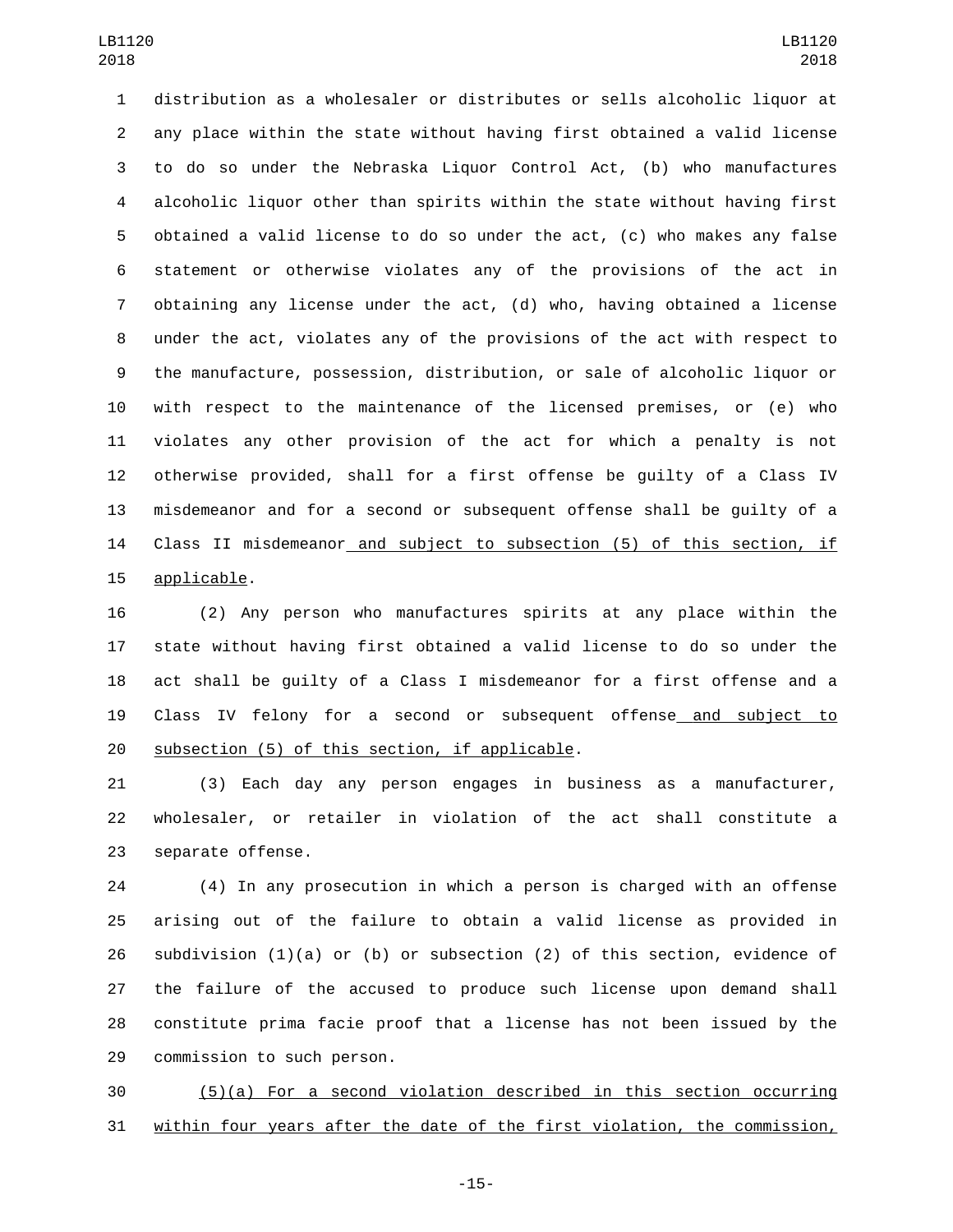in its discretion, may order that the licensee be required to suspend sales of alcoholic liquor for a period of time not to exceed forty-eight 3 hours.

 (b) For a third or subsequent violation described in this section occurring within four years after the date of the first violation, the commission, in its discretion, may order that the licensee be required to suspend sales of alcoholic liquor for a period of time not to exceed 8 fifteen days.

 (c) For any licensee which has no violation described in this section for a period of four years consecutively, any violation shall be 11 treated as a new first violation.

 Sec. 8. Section 53-1,104, Revised Statutes Cumulative Supplement, 13 2016, is amended to read:

 53-1,104 (1) Any licensee which sells or permits the sale of any alcoholic liquor not authorized under the terms of such license on the licensed premises or in connection with such licensee's business or otherwise shall be subject to suspension, cancellation, or revocation of 18 such license by the commission.

 (2) When an order suspending a license to sell alcoholic liquor becomes final, the licensee may elect to pay a cash penalty to the commission in lieu of suspending sales of alcoholic liquor for the designated period if such election is not prohibited by order of the commission. Except as otherwise provided in subsection (3) of this section, for the first such suspension for any licensee, the penalty shall be fifty dollars per day, and for a second or any subsequent suspension occurring within four years after the date of the first suspension, the penalty shall be one hundred dollars per day and the commission, in its discretion, may order that the licensee be required to suspend sales of alcoholic liquor for a period of time not to exceed forty-eight hours and that the licensee may not elect to pay a cash penalty. The commission may use the required suspension of sales of

-16-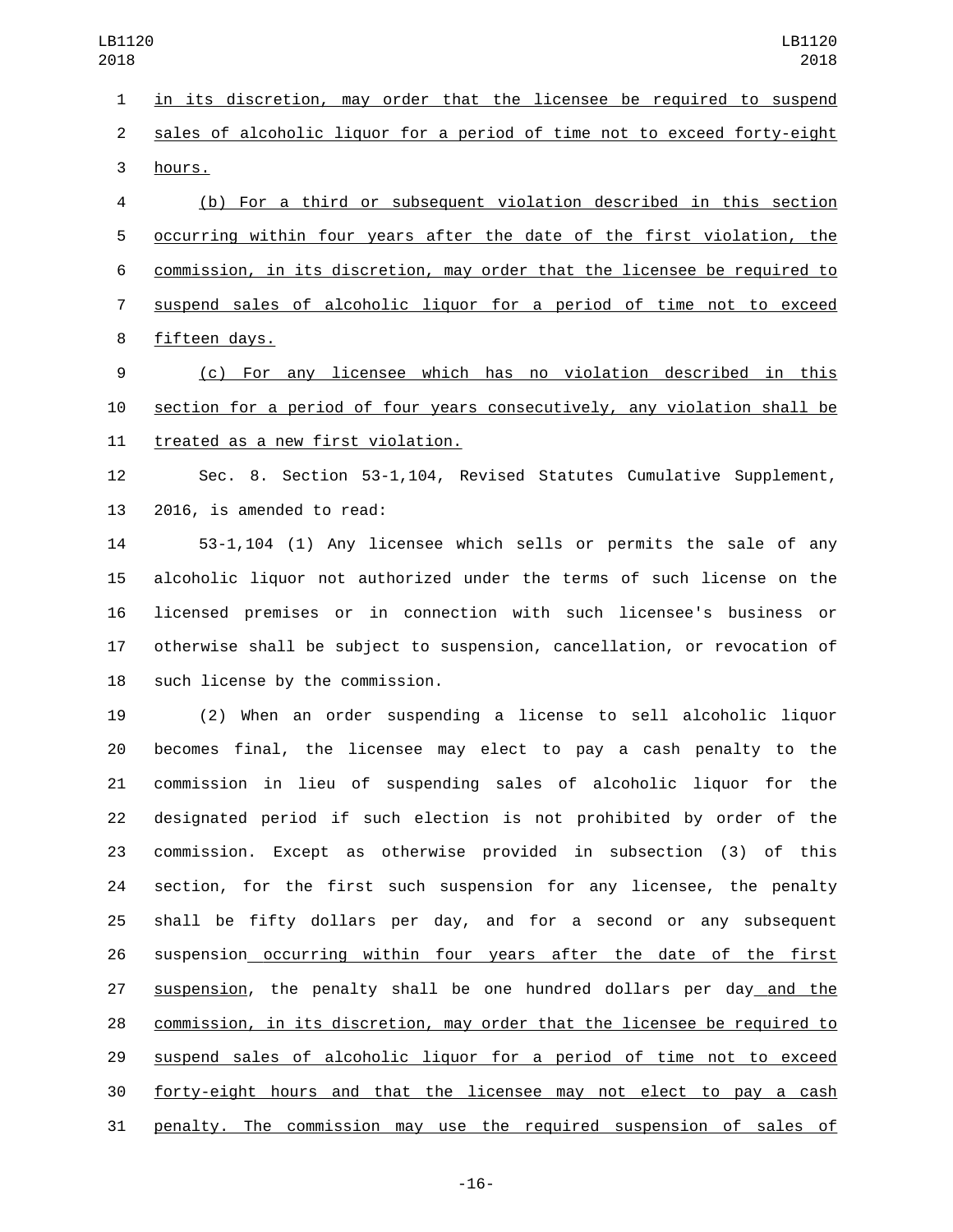alcoholic liquor penalty either alone or in conjunction with suspension periods for which the licensee may elect to pay a cash penalty.

 (3)(a) For a second suspension for violation of section 53-180 or 53-180.02 occurring within four years after the date of the first suspension, the commission, in its discretion, may order that the licensee be required to suspend sales of alcoholic liquor for a period of time not to exceed forty-eight hours and that the licensee may not elect to pay a cash penalty. The commission may use the required suspension of sales of alcoholic liquor penalty either alone or in conjunction with suspension periods for which the licensee may elect to pay a cash penalty. For purposes of this subsection, second suspension for violation of section 53-180 shall include suspension for a violation of section 53-180.02 following suspension for a violation of section 53-180 and second suspension for violation of section 53-180.02 shall include suspension for a violation of section 53-180 following suspension for a 16 violation of section 53-180.02;

 (b) For a third or subsequent suspension for violation of section 53-180 or 53-180.02 occurring within four years after the date of the first suspension, the commission, in its discretion, may order that the licensee be required to suspend sales of alcoholic liquor for a period of time not to exceed fifteen days and that the licensee may not elect to pay a cash penalty. The commission may use the required suspension of sales of alcoholic liquor penalty either alone or in conjunction with suspension periods for which the licensee may elect to pay a cash penalty. For purposes of this subsection, third or subsequent suspension for violation of section 53-180 shall include suspension for a violation of section 53-180.02 following suspension for a violation of section 53-180 and third or subsequent suspension for violation of section 53-180.02 shall include suspension for a violation of section 53-180 following suspension for a violation of section 53-180.02; and

(c) For a first suspension based upon a finding that a licensee or

-17-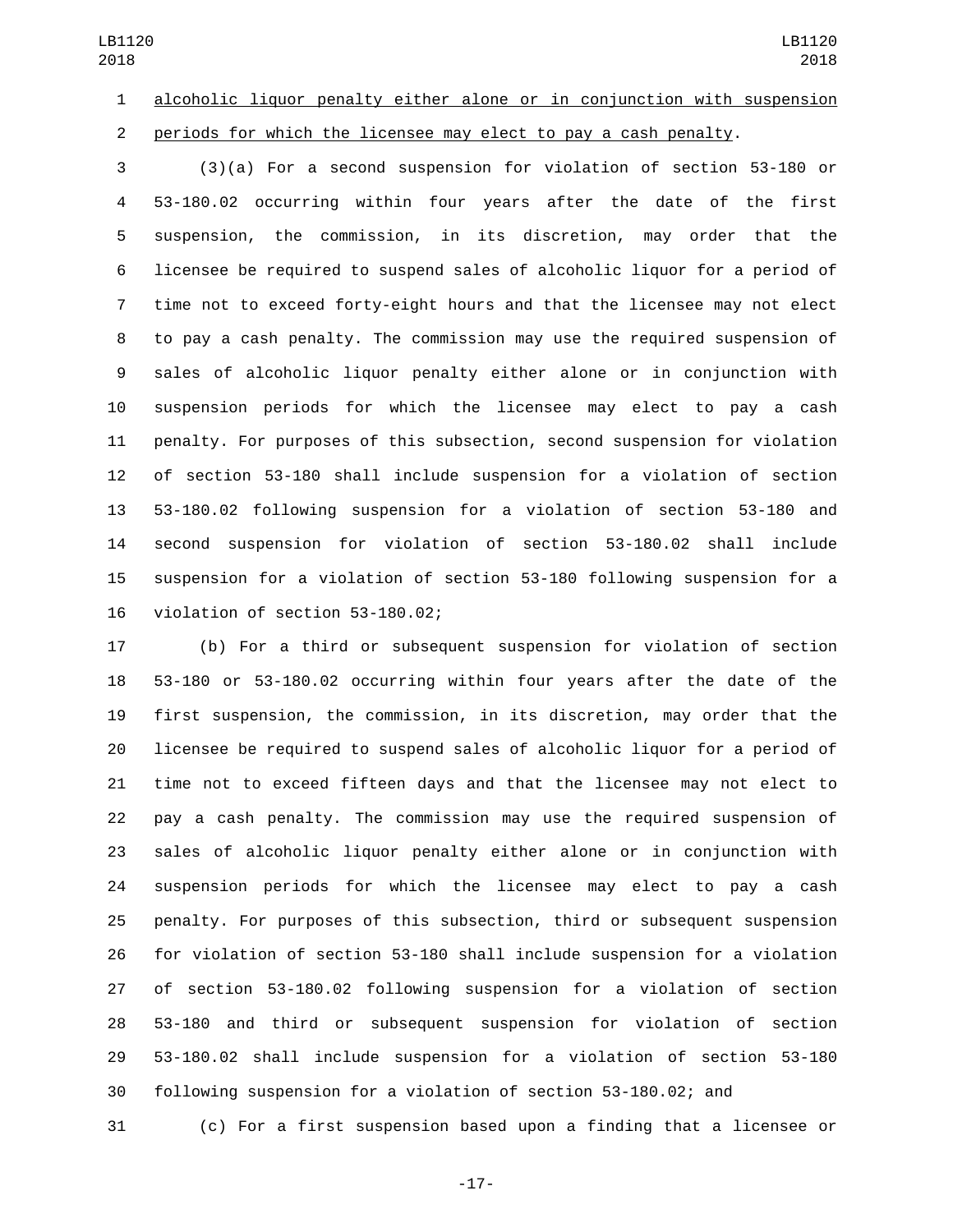an employee or agent of the licensee has been convicted of possession of a gambling device on a licensee's premises in violation of sections 28-1107 to 28-1111, the commission, in its discretion, may order that the licensee be required to suspend sales of alcoholic liquor for thirty days and that the licensee may not elect to pay a cash penalty. For a second or subsequent suspension for such a violation of sections 28-1107 to 28-1111 occurring within four years after the date of the first suspension, the commission shall order that the license be canceled.

 (4) For any licensee which has no violation for a period of four years consecutively, any suspension shall be treated as a new first 11 suspension.

 (5) The election provided for in subsection (2) of this section shall be filed with the commission in writing one week before the suspension is ordered to commence and shall be accompanied by payment in full of the sum required by this section. If such election has not been received by the commission by the close of business one week before the day such suspension is ordered to commence, it shall be conclusively presumed that the licensee has elected to close for the period of the suspension and any election received later shall be absolutely void and the payment made shall be returned to the licensee. The election shall be made on a form prescribed by the commission. The commission shall remit all funds collected under this section to the State Treasurer for distribution in accordance with Article VII, section 5, of the 24 Constitution of Nebraska.

 (6) Recognizing that suspension of the license of a licensee domiciled outside of the state poses unique enforcement difficulties, the commission may, at its discretion, mandate that a licensee domiciled outside of the state pay the cash penalty found in subsection (2) of this 29 section rather than serve the suspension.

 Sec. 9. Section 53-1,115, Reissue Revised Statutes of Nebraska, is 31 amended to read:

-18-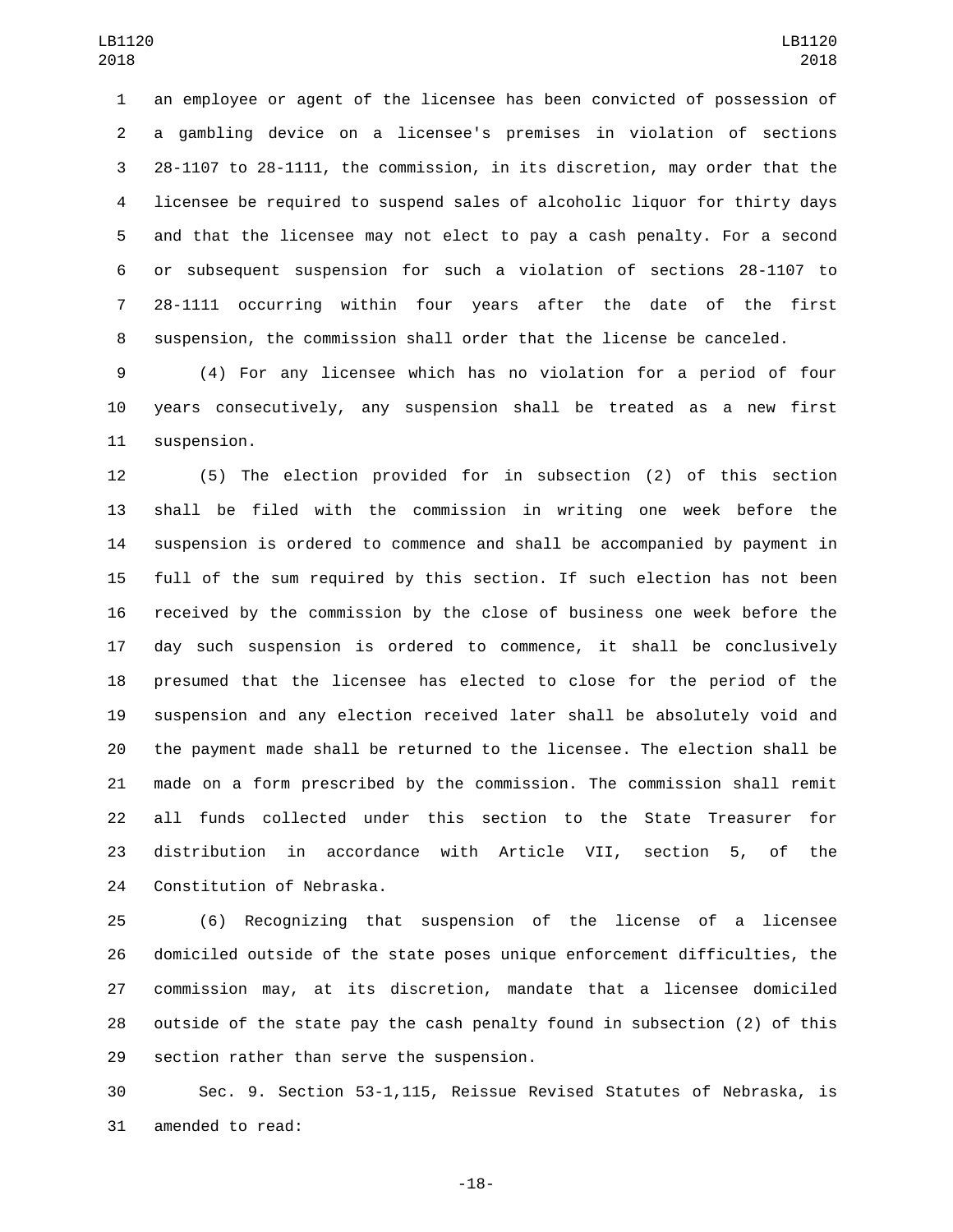53-1,115 (1) A copy of the rule, regulation, order, or decision of the commission denying an application or suspending, canceling, or revoking a license or of any notice required by any proceeding before it, certified under the seal of the commission, shall be served upon each party of record to the proceeding before the commission. Service upon any attorney of record for any such party shall be deemed to be service upon such party. Each party appearing before the commission shall enter his or her appearance and indicate to the commission his or her address for such service. The mailing of a copy of any rule, regulation, order, or decision of the commission or of any notice by the commission, in the proceeding, to such party at such address shall be deemed to be service 12 upon such party.

 (2) Within thirty days after the service of any rule, regulation, order, or decision of the commission denying an application or suspending, canceling, or revoking any license upon any party to the proceeding, as provided for by subsection (1) of this section, such party may apply for a rehearing with respect to any matters determined by the commission. The commission shall receive and consider such application for a rehearing within thirty days after its filing with the executive director of the commission. If such application for rehearing is granted, the commission shall proceed as promptly as possible to consider the matters presented by such application. No appeal shall be allowed from any decision of the commission except as provided in section 53-1,116.

 (3) Upon final disposition of any proceeding, costs shall be paid by the party or parties against whom a final decision is rendered. Costs may be taxed or retaxed to local governing bodies as well as individuals. Only one rehearing referred to in subsection (2) of this section shall be granted by the commission on application of any one party.

(4) For purposes of this section, party of record means:

 (a) In the case of an administrative proceeding before the commission on the application for a retail, craft brewery, or

-19-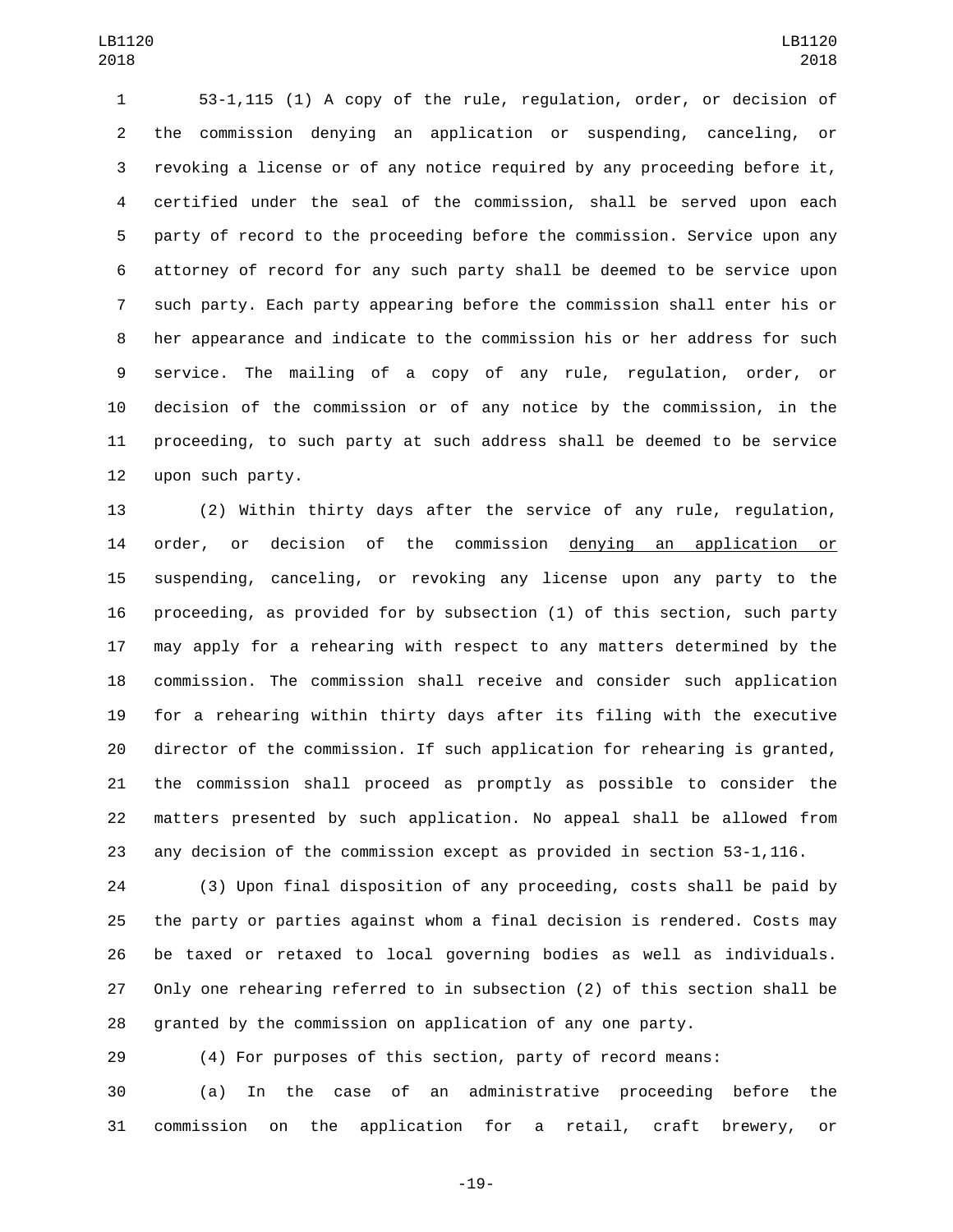1 microdistillery license:

(i) The applicant;2

 (ii) Each individual protesting the issuance of such license 4 pursuant to subdivision  $(1)(b)$  of section 53-133;

 (iii) The local governing body if it is entering an appearance to protest the issuance of the license or if it is requesting a hearing pursuant to subdivision (1)(c) of section 53-133; and

(iv) The commission;8

 (b) In the case of an administrative proceeding before a local governing body to cancel or revoke a retail, craft brewery, or 11 microdistillery license:

12 (i) The licensee; and

13 (ii) The local governing body; and

 (c) In the case of an administrative proceeding before the commission to suspend, cancel, or revoke a retail, craft brewery, or 16 microdistillery license:

17 (i) The licensee; and

18 (ii) The commission.

 Sec. 10. Section 53-504, Revised Statutes Cumulative Supplement, 20 2016, is amended to read:

 53-504 (1) The Nebraska Beer Industry Promotional Fund is created. The fund shall consist of money credited pursuant to this section, fees received from shipping licenses issued to beer manufacturers pursuant to subsection (2) of section 53-123.15, gifts, grants, bequests, and any money appropriated by the Legislature. For administrative purposes, the fund shall be located in the Department of Agriculture.

 (2) Beginning July 1, 2016, in addition to the annual license fee imposed by section 53-124.01, each holder of a craft brewery license shall pay an annual fee in the amount of two hundred fifty dollars to the Nebraska Liquor Control Commission or shall opt out of paying the additional fee on forms provided by the commission. Fees collected

-20-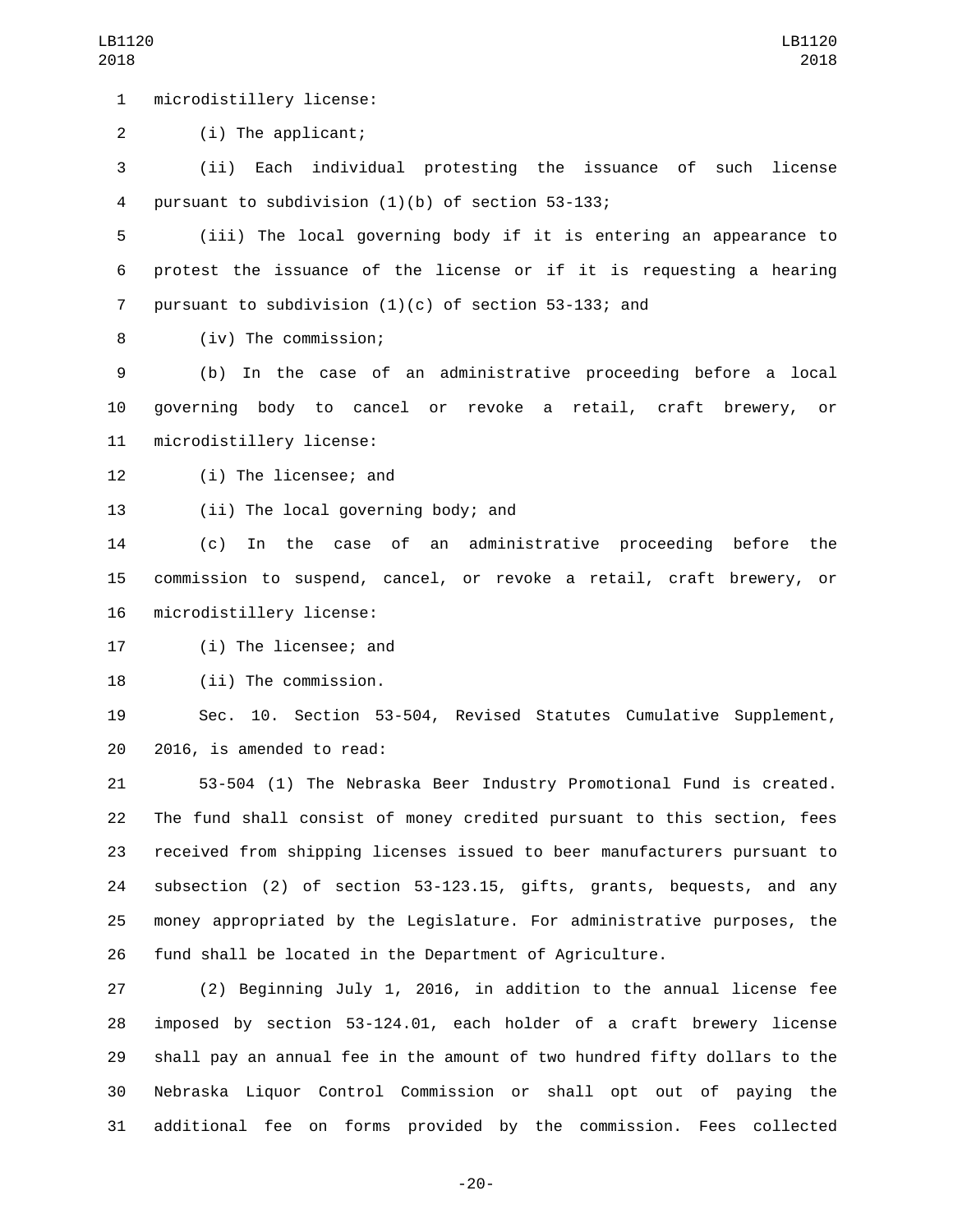pursuant to this subsection shall be remitted to the State Treasurer for credit to the Nebraska Beer Industry Promotional Fund.

 (3) The Department of Agriculture, at the direction of and in cooperation with the Nebraska Craft Brewery Board, shall use the Nebraska Beer Industry Promotional Fund to develop and maintain programs for the research and advancement of the beer brewing process, the marketing and promotion of the beer industry in Nebraska, and the marketing and promotion of agricultural products and their byproducts grown and produced in Nebraska for use in the beer industry. Such expenditures may include, but are not limited to, all necessary funding for the employment of experts in the field of beer brewing and business development, as deemed necessary by the board, and programs to carry out the purposes of this subsection. None of the money credited to the Nebraska Beer Industry 14 Promotional Fund may be used for any type of compensation for any employee of a licensee or an entity representing licensees under the Nebraska Liquor Control Act or for lobbying purposes.

 (4) Money in the Nebraska Beer Industry Promotional Fund not expended during any fiscal year may be reappropriated for the ensuing biennium. Any money in the fund available for investment shall be invested by the state investment officer pursuant to the Nebraska Capital Expansion Act and the Nebraska State Funds Investment Act.

 Sec. 11. Section 59-1401, Reissue Revised Statutes of Nebraska, is 23 amended to read:

 59-1401 Sections 59-1401 to 59-1406 and sections 12 and 14 to 18 of this act shall be known and may be cited as the Music Licensing Agency Act. As used in sections 59-1401 to 59-1406, person means any individual, resident or nonresident of this state, and every domestic, foreign, or alien partnership, limited liability company, society, association, or corporation and the words performing rights refer to public performance 30 for profit.

Sec. 12. For purposes of the Music Licensing Agency Act:

-21-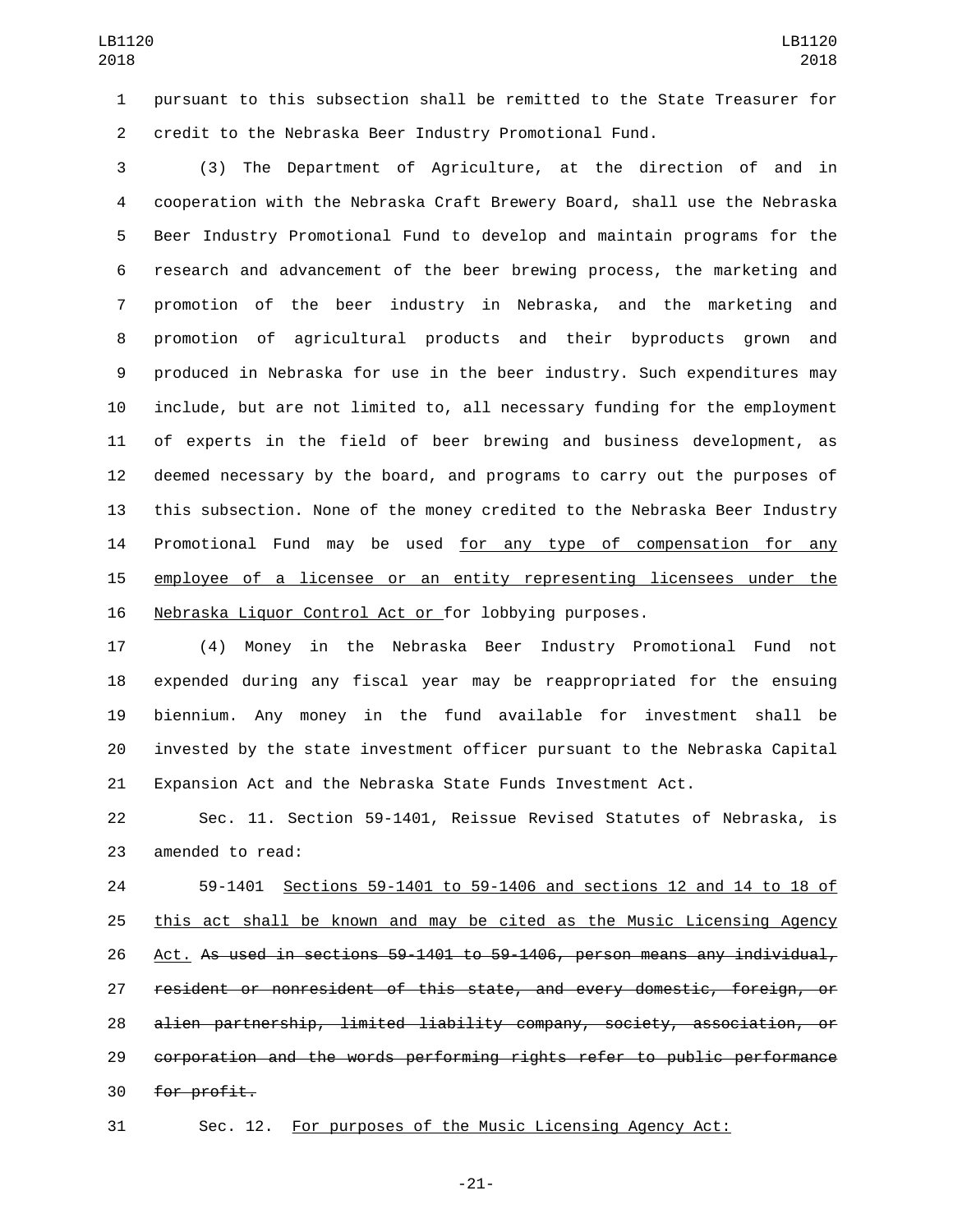| $\mathbf{1}$   | (1) Copyright owner means the owner of a copyright of a nondramatic            |
|----------------|--------------------------------------------------------------------------------|
| $\overline{2}$ | musical work recognized and enforceable under the copyright laws of the        |
| 3              | United States pursuant to 17 U.S.C. 101 et seq., as such sections existed      |
| $\overline{4}$ | on January 1, 2018, and does not include the owner of a copyright in a         |
| 5              | motion picture or audiovisual work or in part of a motion picture or           |
| $\,6$          | audiovisual work;                                                              |
| $\overline{7}$ | (2) Music licensing agency means an association or corporation that            |
| 8              | licenses the public performance of nondramatic musical works on behalf of      |
| 9              | copyright owners;                                                              |
| 10             | (3) Performing right means the right to perform a copyrighted                  |
| 11             | nondramatic musical work publicly for profit;                                  |
| 12             | (4) Person means any individual, resident or nonresident of this               |
| 13             | state, and every domestic, foreign, or alien partnership, limited              |
| 14             | liability company, society, association, corporation, or music licensing       |
| 15             | agency;                                                                        |
| 16             | (5) Proprietor means the owner of a retail establishment,                      |
| 17             | restaurant, inn, bar, tavern, sports or entertainment facility, or other       |
| 18             | similar place of business or professional office located in this state in      |
| 19             | which the public may assemble and in which nondramatic musical works or        |
| 20             | similar copyrighted works may be performed, broadcast, or otherwise            |
| 21             | <u>transmitted for the enjoyment of members of the public there assembled;</u> |
| 22             | and                                                                            |
| 23             | (6) Royalty means the fees payable to a copyright owner for a                  |
| 24             | performing right.                                                              |
| 25             | Sec. 13. Section 59-1403, Reissue Revised Statutes of Nebraska, is             |
| 26             | amended to read:                                                               |
| 27             | There From and after August 10, 1945, there is hereby<br>59-1403               |
| 28             | levied and there shall be collected a tax for the act or privilege of          |
| 29             | selling, licensing, or otherwise disposing in this state of performing         |
| 30             | rights in any musical composition, which has been copyrighted under the        |
| 31             | laws of the United States, in an amount equal to three percent of the          |
|                |                                                                                |

-22-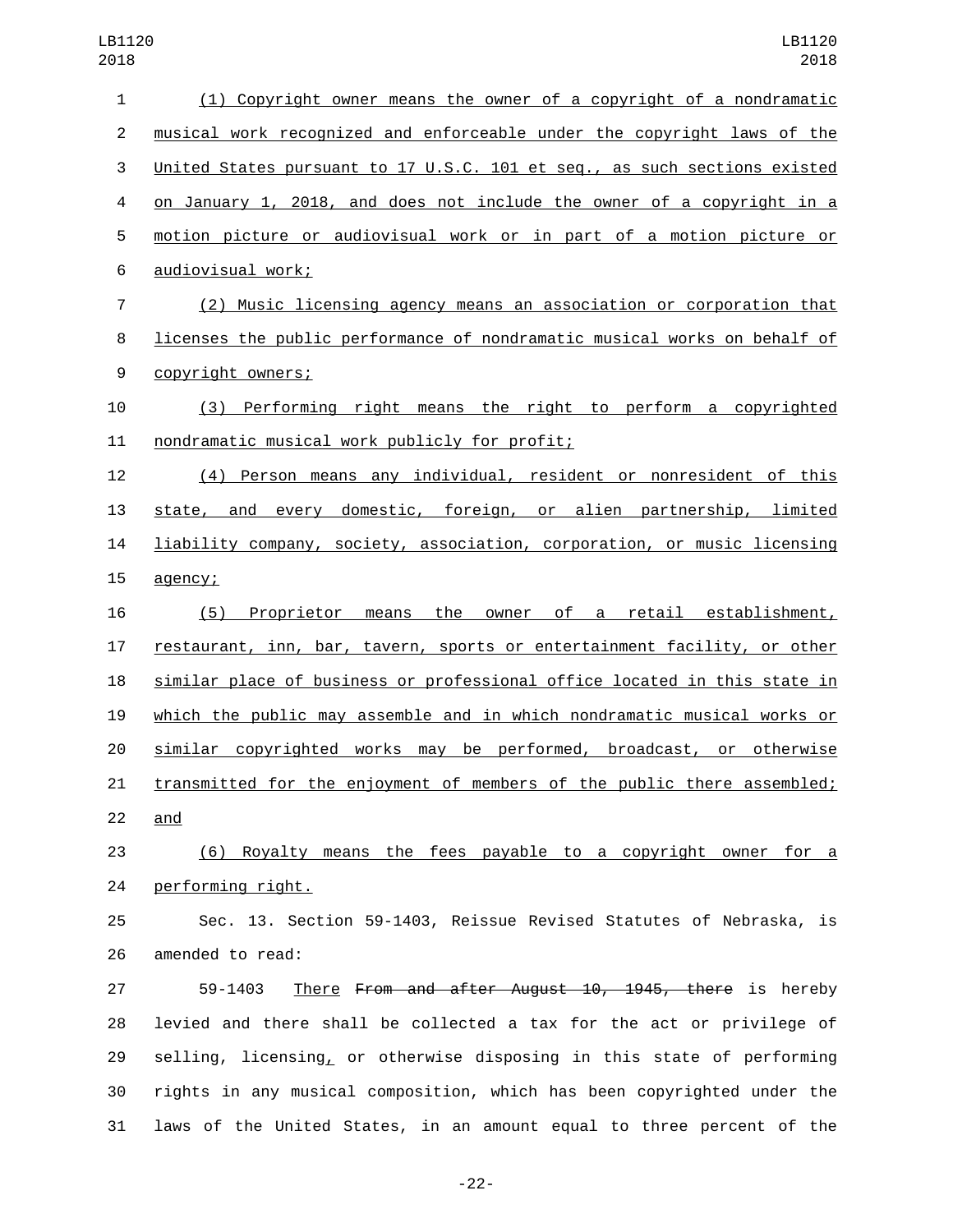gross receipts of all such sales, licenses, or other dispositions of performing rights in this state payable to the Department of Revenue Secretary of State on or before March 15, 1946, with respect to all such gross receipts for the portion of the calendar year 1945 from August 10, 5 <del>1945, and</del> annually thereafter, on or before March 15 of each succeeding year with respect to the gross receipts of the preceding calendar year. At the time of paying the said tax the Secretary of State shall issue a receipt therefor in duplicate, one of which shall be given to the taxpayer and one filed with the State Treasurer at the time the tax collected is paid by the Secretary of State to the state treasury. The 11 department Secretary of State shall adopt and promulgate publish rules 12 and regulations not in conflict with this section herewith, as well as a 13 form of return and any other forms necessary to carry out the provisions  $0$ f this section.

 Sec. 14. (1) Beginning January 1, 2019, a music licensing agency shall not license or attempt to license the use of or collect or attempt 17 to collect any compensation with regard to any sale, license, or other disposition of a performing right unless the music licensing agency registers and files annually, on or before February 15, with the Department of Revenue an electronic copy of each variation of the performing-rights agreement providing for the payment of royalties made available from the music licensing agency to any proprietor within this state. The registration shall be valid for the calendar year. The 24 department shall charge a late fee of ten thousand dollars for each forty-five-day period which has passed since February 15 of the registration year when a music licensing agency fails to renew a registration or engages in business without registration. The department shall remit the fees collected pursuant to this section to the State Treasurer for credit to the Department of Revenue Enforcement Fund.

 (2) Each registered music licensing agency shall make available electronically to proprietors the most current available list of members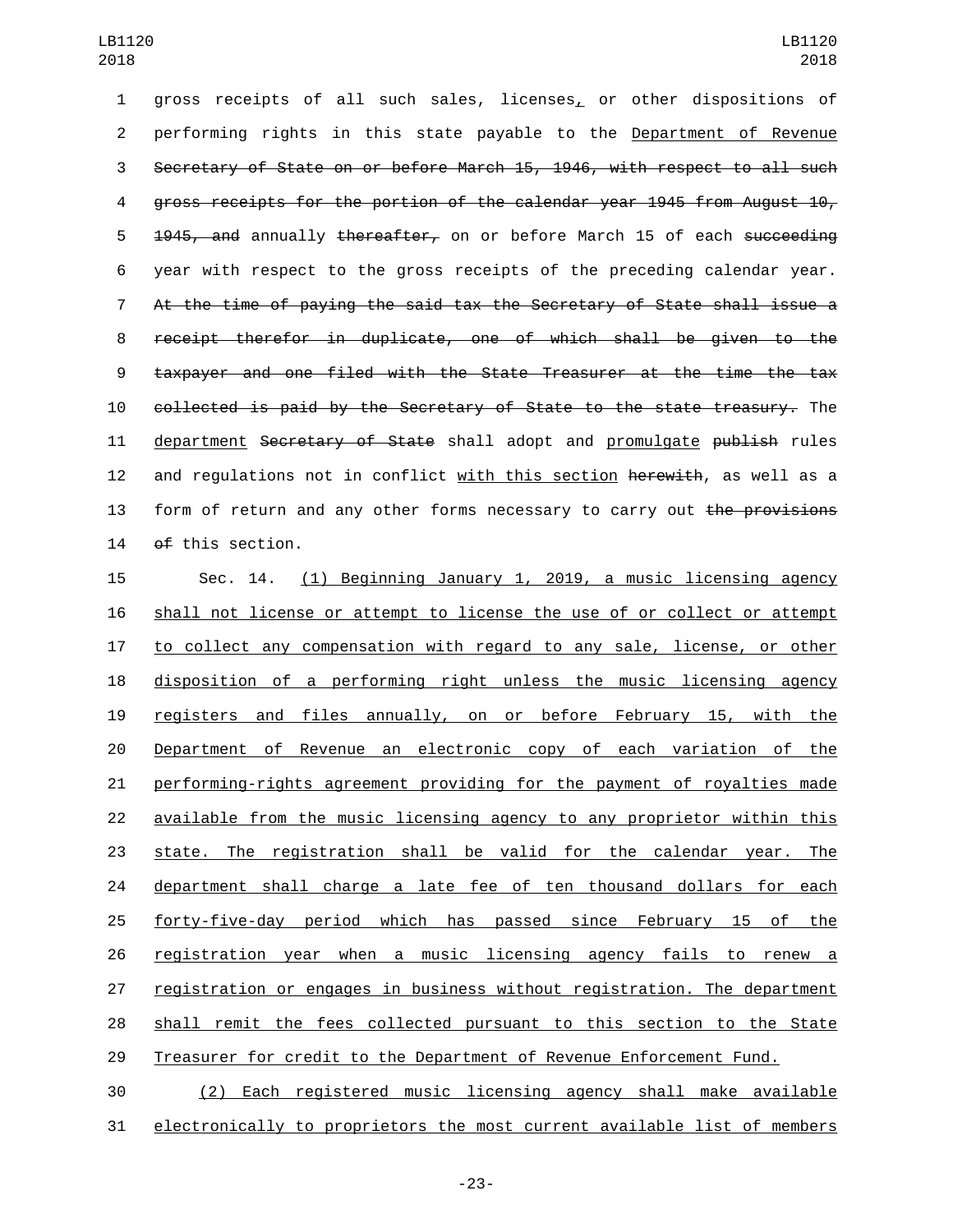| LB1120<br>2018 | LB1120<br>2018                                                            |
|----------------|---------------------------------------------------------------------------|
| 1              | and affiliates represented by the music licensing agency and the most     |
| $\overline{2}$ | current available list of the performed works that the music licensing    |
| 3              | agency licenses.                                                          |
| 4              | Sec. 15. (1) Beginning January 1, 2019, no music licensing agency         |
| 5              | may enter into, or offer to enter into, a contract for the payment of     |
| 6              | royalties by a proprietor unless at least seventy-two hours prior to the  |
| 7              | execution of that contract it provides to the proprietor or the           |
| 8              | proprietor's employees, in writing, the following:                        |
| 9              | (a) A schedule of the rates and terms of royalties under the              |
| 10             | contract; and                                                             |
| 11             | (b) Notice that the proprietor is entitled to the information filed       |
| 12             | with the Department of Revenue pursuant to section 14 of this act.        |
| 13             | (2)<br>Beginning January 1, 2019, a contract for the payment of           |
| 14             | royalties executed in this state shall:                                   |
| 15             | (a) Be in writing;                                                        |
| 16             | (b) Be signed by the parties; and                                         |
| 17             | (c) Include, at least, the following information:                         |
| 18             | (i) The proprietor's name and business address;                           |
| 19             | (ii) The name and location of each place of business to which the         |
| 20             | contract applies;                                                         |
| 21             | (iii) The duration of the contract; and                                   |
| 22             | (iv) The schedule of rates and terms of the royalties to be               |
| 23             | collected under the contract, including any sliding scale or schedule for |
| 24             | any increase or decrease of those rates for the duration of the contract. |
| 25             | Sec. 16. (1) Beginning January 1, 2019, before seeking payment or a       |
| 26             | contract for payment of royalties for the use of copyrighted works by     |
| 27             | that proprietor, a representative or agent for a music licensing agency   |
| 28             | shall identify himself or herself to the proprietor or the proprietor's   |
| 29             | employees, disclose that he or she is acting on behalf of a music         |
| 30             | licensing agency, and disclose the purpose for being on the premises.     |
| 31             | (2) A representative or agent of a music licensing agency shall not:      |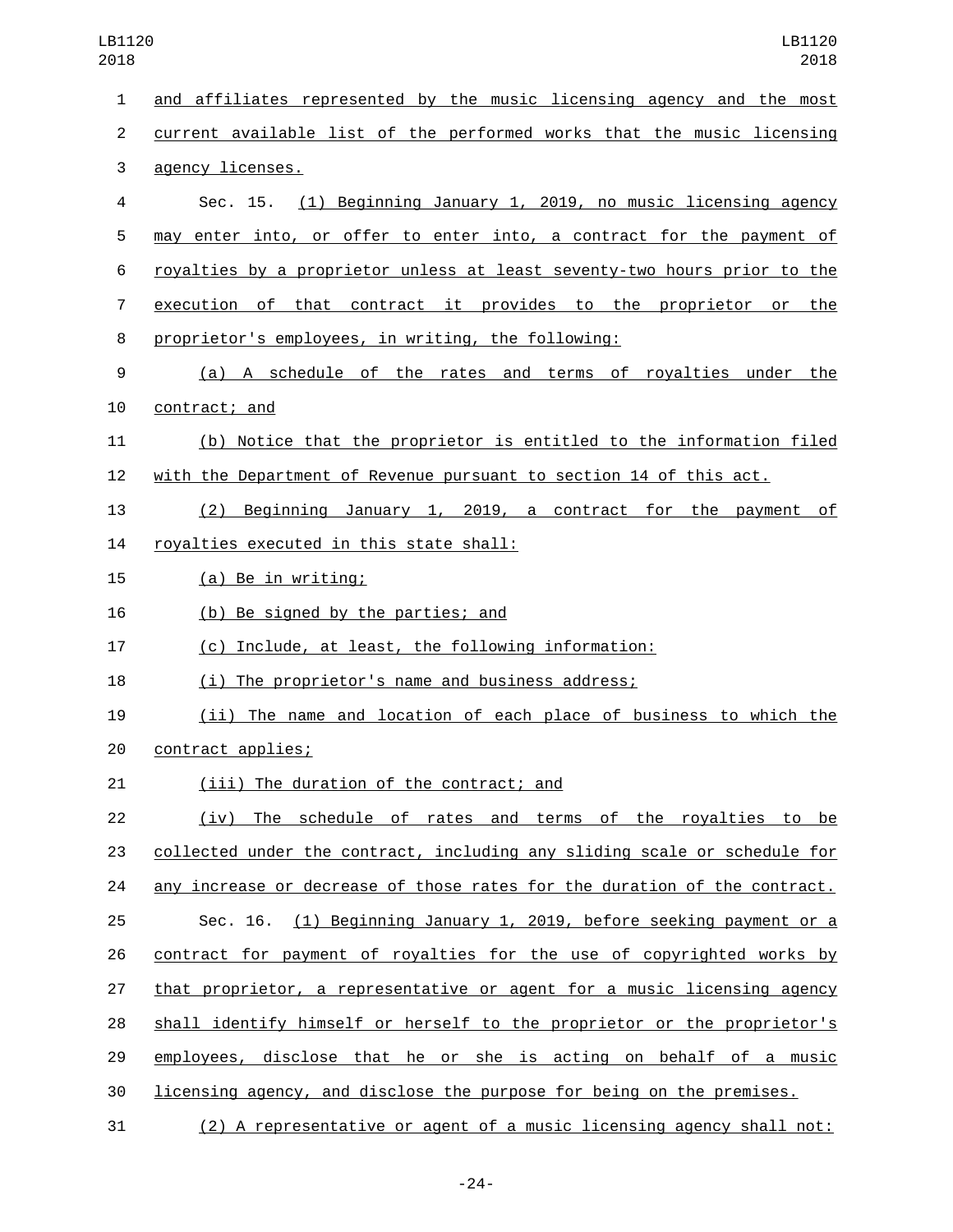| $\mathbf{1}$   | (a) Use obscene, abusive, or profane language when communicating          |
|----------------|---------------------------------------------------------------------------|
| $\overline{2}$ | with a proprietor or his or her employees;                                |
| 3              | (b) Communicate by telephone or inperson with a proprietor other          |
| 4              | than at the proprietor's place of business during the hours when the      |
| 5              | proprietor's business is open to the public unless otherwise authorized   |
| 6              | proprietor or the proprietor's agents, employees, or<br>the<br>by         |
| $\overline{7}$ | representatives;                                                          |
| 8              | (c) Engage in any coercive conduct, act, or practice that is              |
| 9              | substantially disruptive to a proprietor's business;                      |
| 10             | (d) Use or attempt to use any unfair or deceptive act or practice in      |
| 11             | negotiating with a proprietor; or                                         |
| 12             | Communicate with an unlicensed proprietor about licensing<br>(e)          |
| 13             | performances of musical works at the proprietor's establishment after     |
| 14             | receiving notification in writing from an attorney representing the       |
| 15             | proprietor that all further communications related to the licensing of    |
| 16             | the proprietor's establishment by the music licensing agency should be    |
| 17             | addressed to the attorney. However, the music licensing agency may resume |
| 18             | communicating directly with the proprietor if the attorney fails to       |
| 19             | respond to communications from the music licensing agency within sixty    |
| 20             | days or the attorney becomes nonresponsive for a period of sixty days or  |
| 21             | more.                                                                     |
| 22             | The Department of Revenue shall inform proprietors of<br>Sec. 17.         |
| 23             | their rights and responsibilities regarding the public performance of     |
| 24             | copyrighted music as part of the business licensing service.              |
| 25             | Nothing in the Music Licensing Agency Act may be construed<br>Sec. 18.    |
| 26             | to prohibit a music licensing agency from conducting an investigation to  |
| 27             | determine the existence of music use by a proprietor's business or        |
| 28             | informing a proprietor of the proprietor's obligations under the          |
| 29             | copyright laws of the United States pursuant to 17 U.S.C. 101 et seq., as |
| 30             | such sections existed on January 1, 2018.                                 |
| 31             | Sec. 19. Section 59-1404, Reissue Revised Statutes of Nebraska, is        |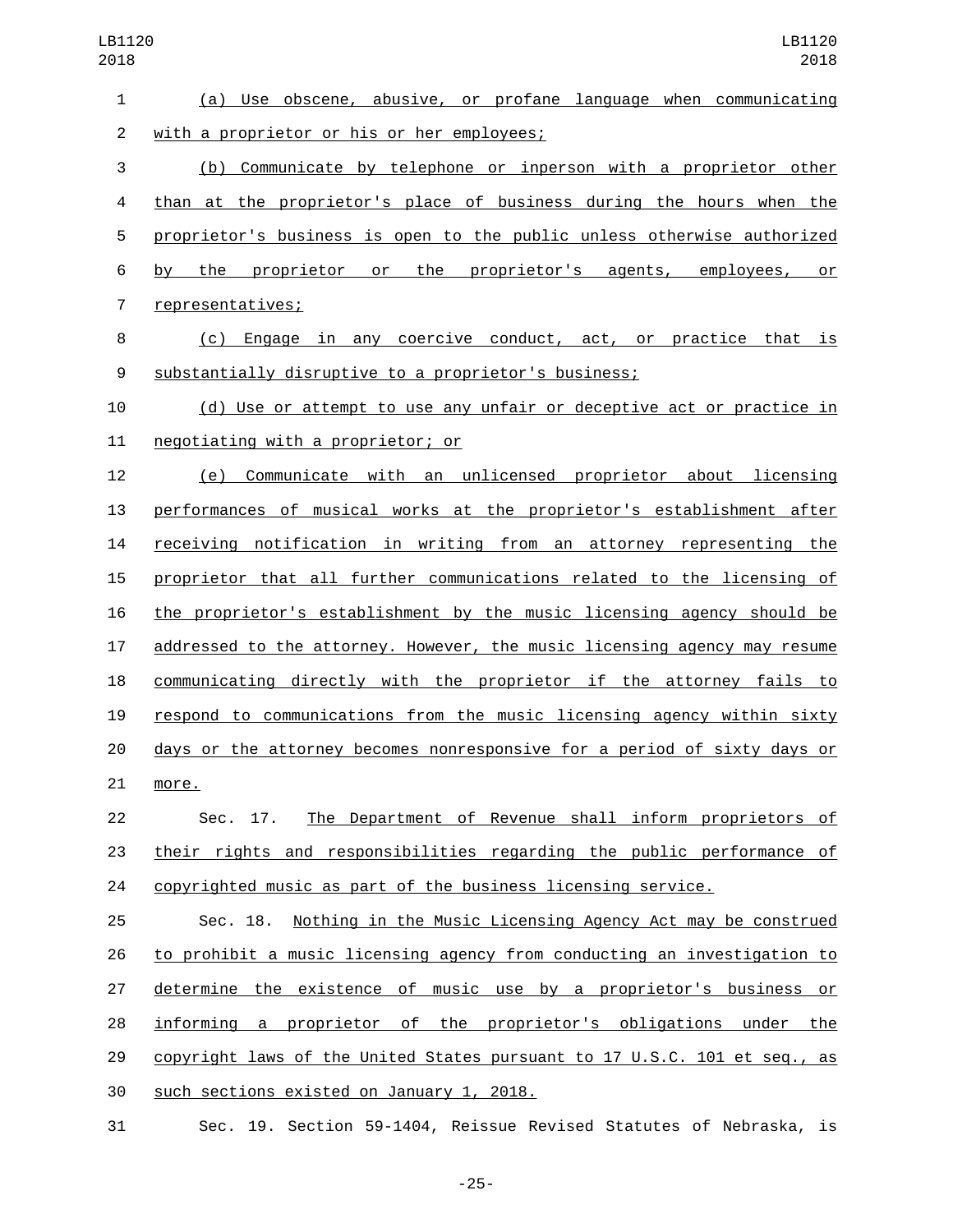59-1404 Upon compliance with the Music Licensing Agency Act, provisions of sections 59-1401 to 59-1406 the copyright owner, and his or her proprietors, their assigns and licensees, of a nondramtic musical 5 work compositions copyrighted under the laws of the United States shall 6 be entitled to all the benefits thereof.

 Sec. 20. Section 59-1405, Reissue Revised Statutes of Nebraska, is 8 amended to read:

 59-1405 All music licensing agencies persons who sell, license the use of, or in any manner whatsoever dispose of, in this state, the performing rights in or to any copyrighted musical composition shall refrain from discriminating in price or terms between licensees similarly 13 situated, except ; Provided, however, that differentials based upon applicable business factors which justify different prices or terms shall not be considered discriminations within the meaning of this section. 16 Nothing ; and provided further, that nothing contained in this section shall prevent price changes from time to time by reason of changing conditions affecting the market for or marketability of performing 19 rights.

 Sec. 21. Section 59-1406, Reissue Revised Statutes of Nebraska, is 21 amended to read:

 59-1406 Any person violating the Music Licensing Agency Act sections 23 59-1401 to 59-1406 shall be fined an amount not less than five one 24 hundred dollars and not more than two one thousand dollars. Multiple violations on a single day may be considered separate violations.

 Sec. 22. Sections 6 and 25 of this act become operative on January 1, 2019. The other sections of this act become operative on their 28 effective date.

 Sec. 23. If any section in this act or any part of any section is declared invalid or unconstitutional, the declaration shall not affect the validity or constitutionality of the remaining portions.

-26-